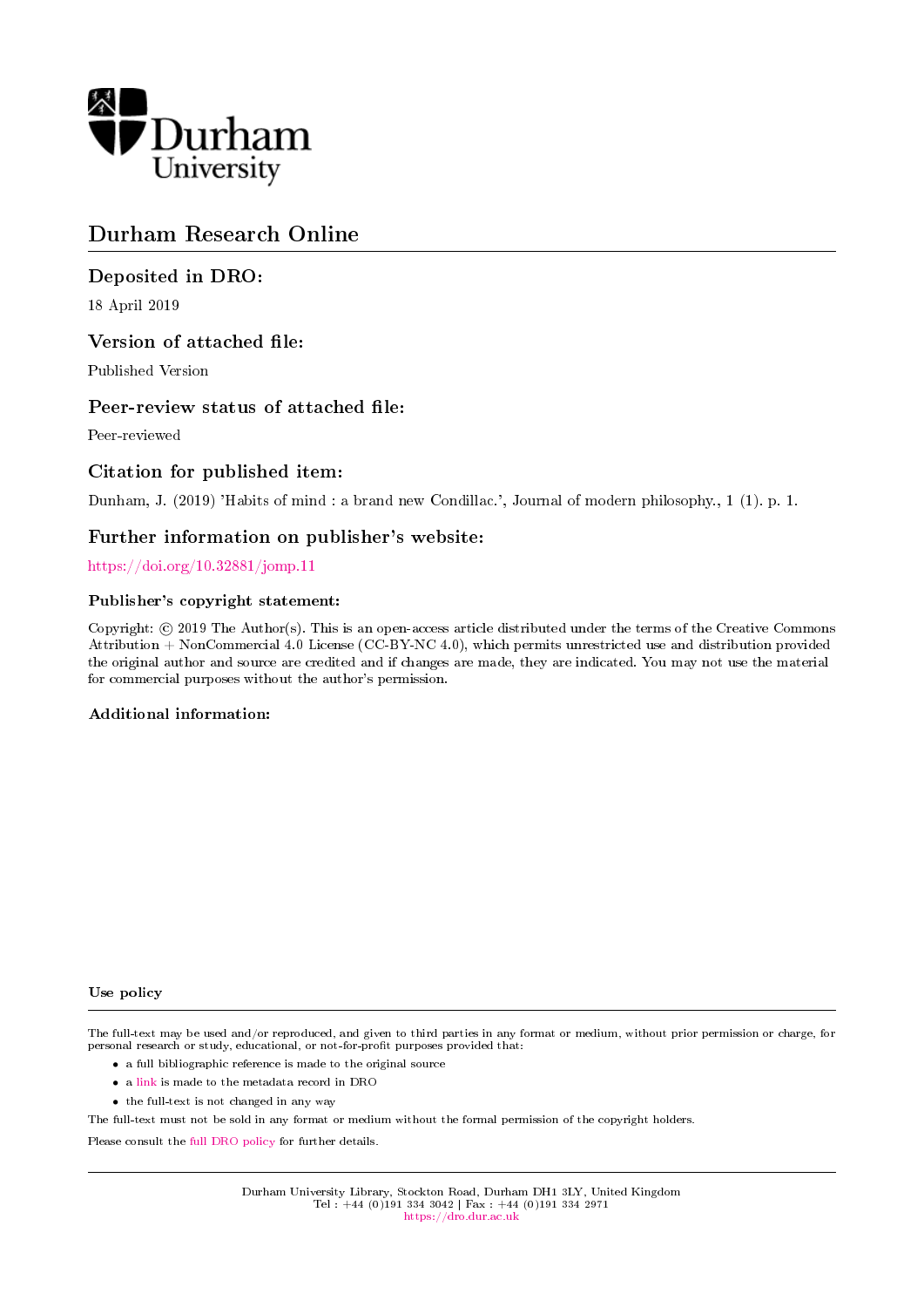## **RESEARCH**

# Habits of Mind A Brand New Condillac

Jeremy Dunham University of Durham, GB [jeremy.w.dunham@durham.ac.uk](mailto:jeremy.w.dunham@durham.ac.uk)

Is there anything in the mind that was not first in the senses? According to the received view, the French empiricist Étienne Bonnot de Condillac's (1714–1780) answer to this was a firm "No". Unlike Locke, who accepted the existence of innate faculties, Condillac rejected the existence of all innate structure and instinctive behaviours. Everything, therefore, is learned. In this article, I argue that from at least the writing of his 1754 Traité des sensations, this reading fails to capture the true nature of his philosophy of mind. I present a genetic reading of Condillac's philosophy that shows that from the 1750s until his death in 1780, he developed, by engaging closely with the life sciences of his day, an increasingly sophisticated understanding of the mind and perception. This understanding depends on the acceptance of the activity of the mind, innate structure, and a moderate defence of instincts—all characteristics of the mind that he is most commonly read as rejecting. Reading Condillac in this genetic way demonstrates that his philosophy of mind is much more original and powerful than has previously been recognised.

**Keywords:** Condillac; Empiricism; Innate Ideas; Vitalism; Philosophy of Mind

In his 1754 *Traité des sensations*, the French empiricist Étienne Bonnot de Condillac (1714–1780) claimed that all of the mind's faculties and contents are developed *in* experience via habit. This *Traité* is, he says, 'the only work that strips man of all his habits' (OP I 324; PC 157).<sup>1</sup> Condillac's interpreters have frequently inferred from his claim that all of the mind's faculties are developed *through* experience, to the conclusion that it must be structureless *before* experience.<sup>2</sup> According to the received view, he is a disciple of Locke who developed his master's philosophy of mind into an *austere sensationalism*. It is called *sensationalism* because it maintains that there is nothing in the mind that is not acquired from sensations. It is *austere* because unlike Locke and Hume, who postulated the existence of native faculties that do the work of combining and organising these sensations, it suggests that the mind is *completely empty* at birth, and that even these faculties must arise from sensations. Moreover, many commentators on Condillac's philosophy have also claimed that a further unsavoury philosophical position must follow: a mechanistic mental determinism.<sup>3</sup> If the mind is wholly without structure before receiving patterns from the external world, it follows that it is wholly determined by those patterns. There is nothing within the mind by which it could be elevated out of the realm of mechanically determined nature.

In this article I argue that, at least from the publication of the first edition of his *Traité des sensations* in 1754, this widespread interpretation of Condillac's philosophy of mind is false. It is based on the idea that Condillac understands the mind to be an entirely passive part of the mechanical world with no internal volitional force of its own. In contrast, in the first part of this article, I show that due to the inspiration of the 'vital materialist' views prominent in the circles within which he socialised during the early 1750s, Condillac started to defend

<sup>1</sup> If the reference to the *Traité* is undated, it refers to a passage published in the 1754 and left unchanged in later editions. If the reference is dated 1780, it refers to an addition to the text left in Condillac's manuscript at the time of his death.

<sup>2</sup> Cousin 1854: 351; Dieckmann 1953: 256; Delon 2001: 1210; Falkenstein 2010; Le Roy 1937: 185–188; Orain 2012; Richards 1979: 90; Schaupp 1926: 25, 32–33; Seigel 2005: 174; Staël 1813: 427–428; Young 1991: 15.

<sup>3</sup> Beirne 1991: 3; Knight 1968; Schaupp 1926: 25, 32–33; Staël 1813: 427–428; and Wade 1977: 591. Not all commentators think this. Some read Condillac as a dualist. See Delbos 1919: 252, 272–274; Quarfood 2002: 107, 113; Radovanovitch 1927: 46; Seigel 2005: 186.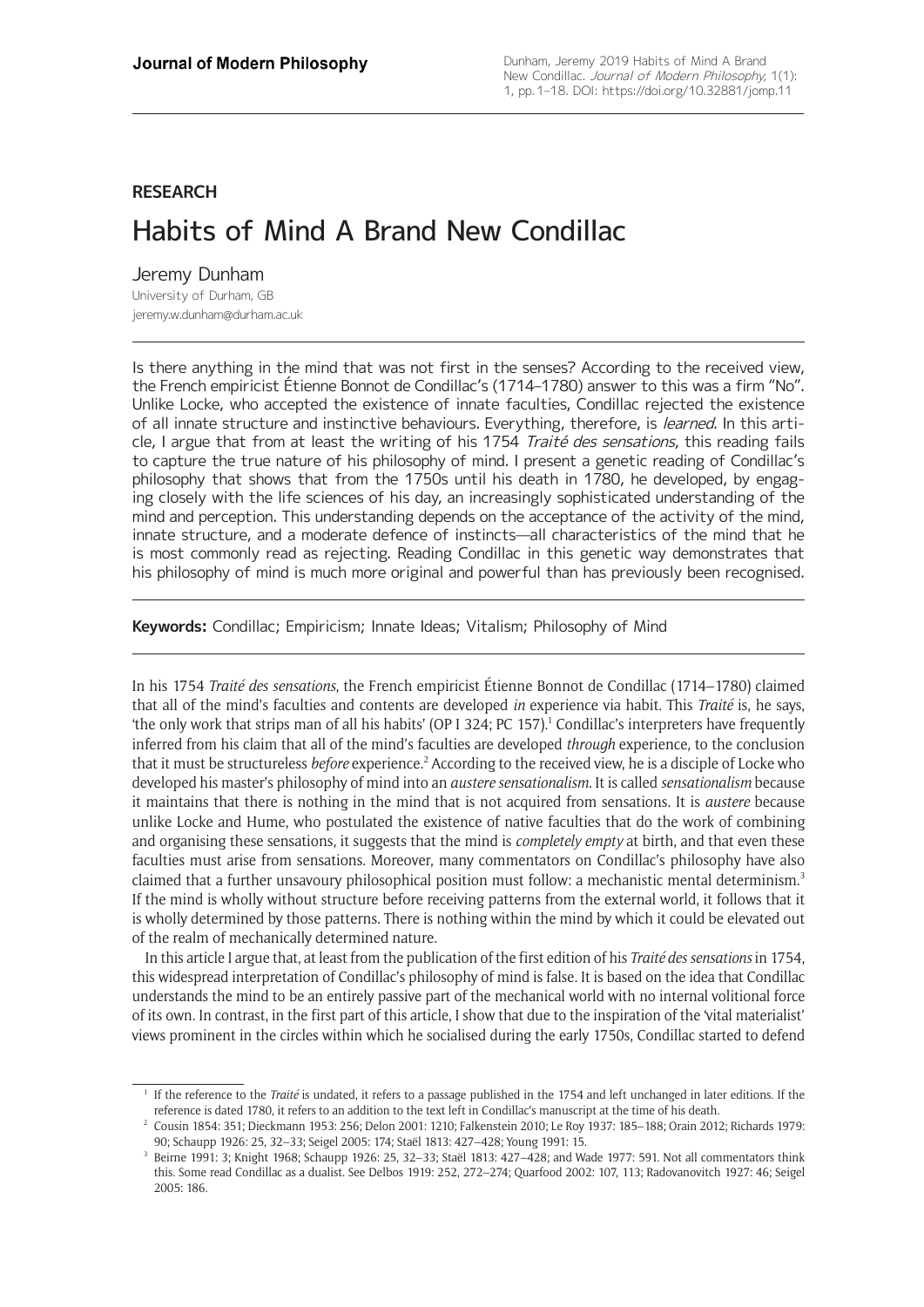the existence of active forces throughout all of nature. In the second part, I argue that the mental structure of the mind is developed in response to the activity of a pragmatic needs-driven force. I argue that this force is, for Condillac, a real innate element directing the development of perception and cognition.

In the third section, I show that between the first edition of the *Traité des sensations* and his posthumous second edition and *Logique*, Condillac developed a theory of mental faculties that *does* deny that we are born with fully formed and perfectly functioning faculties, but, nonetheless, *does not* assert that our mind is 'empty at birth.' Rather, Condillac claims that these mental faculties have their basis—or germ—in the faculties of the body and, therefore, that these mental organs must develop through growth and exercise, just as our bodily organs do. In these later writings, I show, Condillac softens his well-known criticisms of the postulation of 'instincts', and starts to stress their importance and equivalence with what he had previously called '*impulsions*', thus echoing the work of Hermann Samuel Reimarus (1694–1768), which had become popular in Paris during the 1770s thanks to the translation of his famous work on animal instinct.

In the final section of this article, I argue that by the end of his life Condillac had developed a strikingly original philosophy of mind in which objective empirical representation depends on instinctive judgements and the development of mental and bodily habits. This theory, which is far from austere sensationalism, is made possible due to his defence of the activity of the mind, innate faculties, and instincts; three characteristics of mind that Condillac is commonly read as rejecting. When we pay close attention to the developments in Condillac's thought, rather than treating his philosophy as an unchanging whole, therefore, a much more promising theory of mind emerges.

## **I**

Habits of mind play a central role in early modern empiricist philosophy. Both Locke and Berkeley emphasise their essential function in perception. According to Locke, these habits allow us to convert the flux of sensory atoms into perceptions of stable objects. It is because of them that we experience a 'red ball' instead of a disconnected bundle of sensations (Essay II.9§9 cf. §8). According to Berkeley, it is due to habits of mind that we come to associate certain sensory marks with the particular distance that an object is from our eyes (PW §21). For Locke and Hume, habits of mind also play a crucial role in thought. If two things have regularly been experienced at the same time, a mental habit will form such that it will become hard, if not impossible, to think of one of these things without recalling at the same time the other. According to Locke, despite the benefits of such habits,<sup>4</sup> arbitrarily associated ideas that have been glued together through habit can be a great source of error. Much care must be taken over the kinds of associations formed by education.<sup>5</sup> According to Hume, there is a strong link between our beliefs and our mental habits. Our belief that in the future things will continue in the same way as they have proceeded in the past is nothing but the result of such a habit of mind. It is because of this influence on belief that he can go on to say that 'the far greatest part of our reasonings, with all our actions and passions, can be derived from nothing but custom and habit' (T I.3.10.1; S-B 118).

These empiricist analyses aim to show, therefore, that a large part of cognition can be explained by habit. The formation of such habits is enabled by the principles of the association of ideas. By developing ideas found in Descartes's 1649 *Les passions de l'âme*, Nicolas Malebranche (1638–1715) tried to show, in his influential *De la recherche de la vérité*, that such principles could be explained in terms of mechanical physical processes: certain ideas are associated with others because of brain traces fashioned by the movements of animal spirits (the finest parts of matter) which enable the easy transition from one idea to another (SAT 103). Locke and Hume try to resist speculation over the physical causes of the association of ideas. Rather their aim is to attempt to discover principles of mental life by recourse to the inductive experimental methods of Bacon and Newton.Nevertheless, on occasion they cannot resist making analogies with the kinds of physical processes described by Malebranche,<sup>6</sup> on the one hand, and by Newton, on the other.<sup>7</sup> Such analogies allowed Hume to speculate that there:

<sup>4</sup> For instance, they are necessary for the quick recollection of musical notes necessary for the skilled performance of songs (see Essay II.23§6).

<sup>5</sup> See Essay II.23§§15–18.

<sup>6</sup> See Locke, Essay I.33§6 and Hume T I.2.5.20; S-B 60 and I.4.5.29; S-B 247. On Hume, Locke, and Malebranche's psychophysiology see Wright (1987) and (2009: 53–57). On Hume and Newton, see Buckle (2001).

<sup>7</sup> Hume claimed that the association of ideas is 'a kind of ATTRACTION, which in the mental world will be found to have as extraordinary effects as in the natural' (T 1.1.4.6; S-B 12).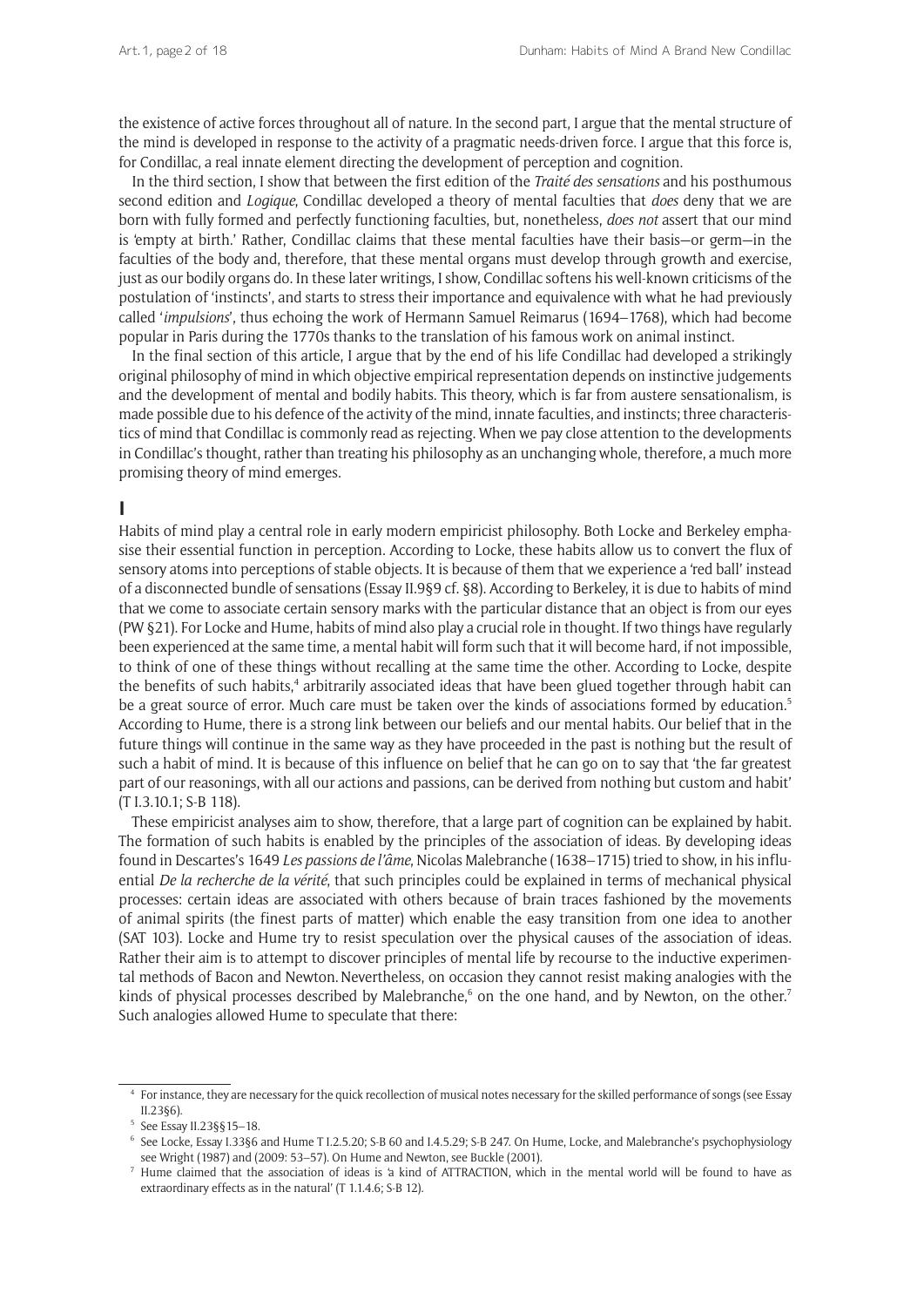Is a kind of pre-established harmony between the course of nature and the succession of our ideas; and though the powers and forces, by which the former is governed, be wholly unknown to us; yet our thoughts and conceptions have still, we find, gone on in the same train with the other works of nature. Custom [or habit] is that principle, by which this correspondence has been effected. (EHU 5.21)

Locke and Hume present the process of mental habit acquisition and instantiation in a way that fits coherently with the mechanical conception of nature. They establish principles of mental association through the observations of regularities of mental behaviour that enable the behaviour of the human mind to be brought into the domain of mechanical explanation. If a subject repeatedly experiences  $e^1$ ,  $e^2$ , and  $e^3$  in immediate succession, then, according to the principles of association, they will form a mental disposition d. Following this process, if the subject finds herself experiencing  $e^1$  again, d will be activated and  $e^2$  and  $e^3$ will follow. This can be cashed out in terms of matter and motion. As Locke writes:

Custom settles habits of thinking in the understanding, as well as of determining in the will, and of motions in the body; all of which seem to be but trains of motion in the animal spirits that, once set a-going, continue in the same steps they have been used to: Which, by often treading, are worn into a smooth path, and the motion in it becomes easy, and, as it were, natural. (Essay II.33§6; cf. Hume T I.2.5.20; S-B 60–61 & 2.1.5.10; S-B 289)

The constant conjunction of experiences  $e^1$ ,  $e^2$ , and  $e^3$  causes the animal spirits (the finest parts of matter) to frequent the same material route and to form a smoothly worn pathway. Once this pathway is in place, the animal spirits will find this the easiest journey to take whenever there is a relevant stimulus trigger. $8$  Let us say that these experiences are of the notes to my favourite song. If you were to sing the first few notes (*e*<sup>1</sup> ), since I have heard the song many times, and the notes are firmly associated, the animal spirits will move along the path of least resistance and the rest of the tune ( $e^2$ ,  $e^3$ , etc.) will follow in my head.

It is clear why many scholars have found it helpful to read the work of Locke and Hume as developing a philosophical outlook methodologically aligned to the mechanist and sober experimentalist science<sup>9</sup> of Bacon, Boyle, and Newton.<sup>10</sup> Since Condillac is often grouped amongst these empiricists, his work has often been read as if it were developed in exactly the same context. It is certainly true that there are many passages in his 1746 *Essai sur l'origine des connaissances humaines* that make such an alignment appear natural.<sup>11</sup> There he writes that:

The perceptions of the mind have their physical cause in the shock to the fibres of the brain… When a perception is familiar, the fibres of the brain will more easily submit to our efforts, since they are accustomed to bend to the action of our objects. (OP I 16: EO§24)

Furthermore, he claims that melancholia is caused when '[t]he animal spirits… dig foundations for this castle so deep that nothing will change their course' (OP I 57: EO§83). This is why readers often assume that he has a purely passive theory of mind. If the mind is developed purely in response to sensations, and sensation is a purely receptive process that is triggered by shocks to the fibres of the brain, then it seems fairly clear that the development of the mind must be one completely determined by the mechanical processes that affect it. How, if our second nature is as mechanically determined as our first, could there be any room

<sup>8</sup> As Wright (2009: 54) notes, Hume continually echoes the use of the Malebranchian language of the 'easy transition of ideas'. See T I.3.8.5; S-B 100; T I.3.9.9; S-B 110; T I.3.9.16; S-B 116; T I.3.10.4; S-B 120; T I.4.3.3.;S-B 220; T II.1.4.4; S-B 283; T II.1.5.9; S-B 289; T II.1.5.11; S-B 290; T II.1.9.5; S-B 306.

<sup>&</sup>lt;sup>9</sup> By the 'sober experimentalist tradition' I mean the experimentalist tradition that stuck strictly to empirical facts and feigned no speculative hypotheses. I make the distinction between the 'sober' and 'non-sober' tradition because I do not want to deny that a certain version of Newtonianism was important for Condillac. However, he was writing within a context in which one could be a Newtonian of sorts and an empiricist without it being at all appropriate to refer to this position as 'sober'. For the French vital materialists, the postulation of attraction as an 'occult force' licensed the further postulation of non-mechanical forces throughout nature. As I shall show in this section, this turned out to be a very slippery slope and led to the endowment of material atoms with properly Leibnizian qualities of force, perception and appetite. When freed from the strictures of Humean and Lockean scepticism, Newtonianism in France quickly led to 'neo-Leibnizianism' (see Roger 1971: 373).

<sup>&</sup>lt;sup>10</sup> Just as it is insightful to recognise that their forays into the mechanisms of the mind were influenced by the Cartesian psychophysiology of Descartes and Nicolas Malebranche. See Wright 2009: 54 and 2011.

<sup>11</sup> For excellent discussions of the *Essai*, see Auroux 1992; Charrak 2003; Pariente 1999; and Pécharman 1999; as well as the excellent recent edition of EO edited and annotated by Pécherman and Pariente.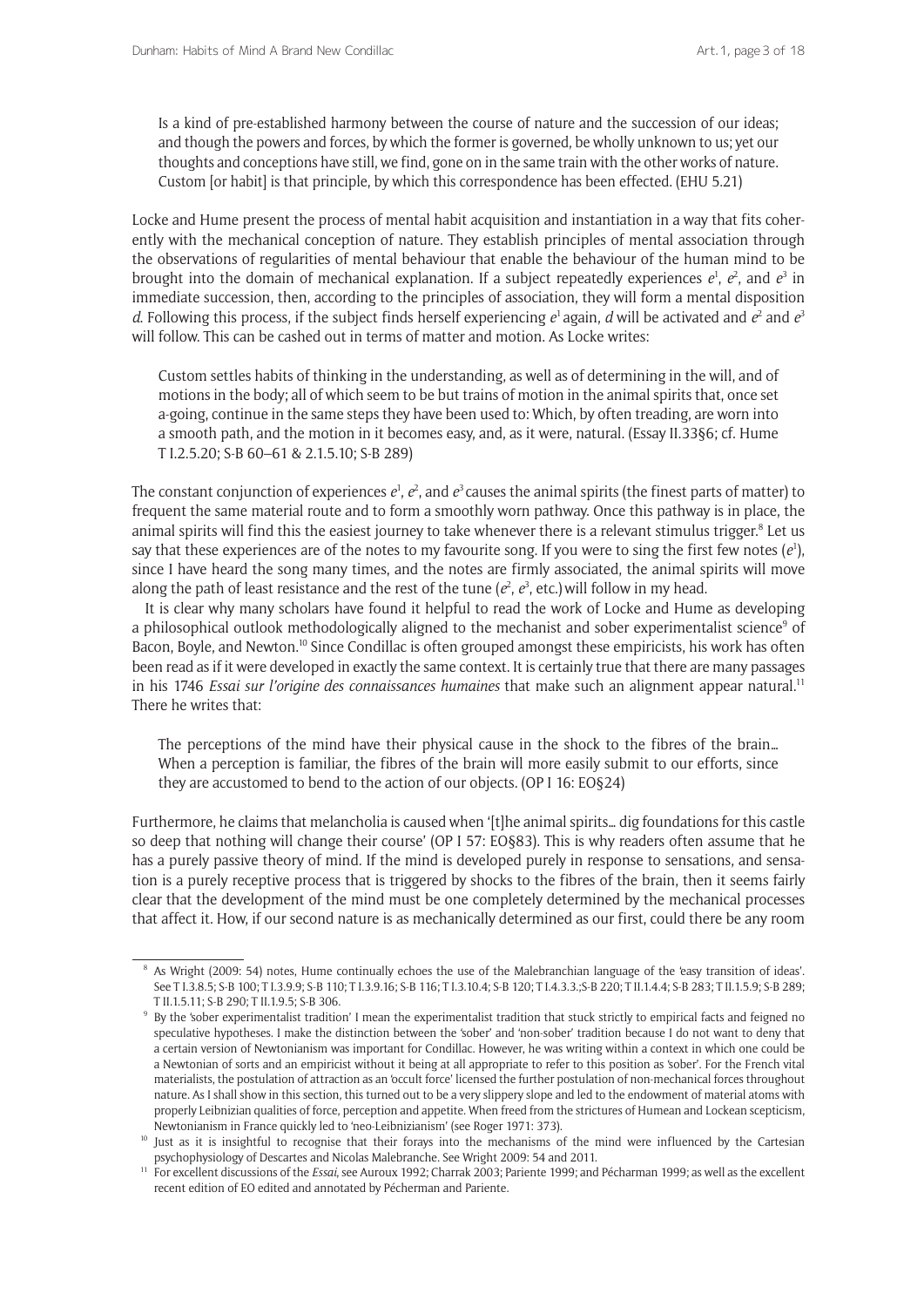in this picture to resist the force of habit? It seems that there cannot be. We end up with another familiar empiricist version of the mind according to which, as Gilles Deleuze writes, it 'is not a subject; it is subjected' (1991 [1953]: 31).12

In the remainder of this section, I argue that although it is true that Condillac's understanding of mind was inspired by eighteenth-century developments in the natural sciences, by the time he was writing the *Traité des sensations*, he was no longer interested in the attempt to bring the mind within the domain of mechanical explanation. Condillac's work was situated within a different scientific paradigm; one that was slowly moving away from sober experimentalism and Cartesian psychophysiology and beginning to speculate confidently about the dynamic and living universe. He no longer understood the mind to be a passive mechanical part of a bigger machine. Instead, he believed that it is fundamentally active. This understanding was inspired by the life sciences and the vital materialist philosophies prominent in the circles within which he socialised. While the theories grouped under the label 'vital materialism' are certainly varied, and those whom we class as part of the tradition today would not have recognised themselves as members of well-defined group, there were three relationships that Condillac had with representatives of it that are of particularly instructive for understanding the influence of this context on his philosophy. I shall now briefly discuss each of these in order of increasing significance.

The first is with the 'original' French Newtonian Pierre Louis Maupertuis (1698–1759). Maupertuis began writing his most important works in natural history and speculative philosophy in the 1740s. In 1745, he published his *Vénus physique*. It is a significant work of natural history because it revived the embryological theory of epigenesis.13 He conjectured that it was by means of the mixture of male and female semen that the foetus was formed. For this theory to work he argued that we must extend the theory of attractive force further than the astronomers have and admit the existence of such forces in natural bodies. Due to attractive forces, the right parts of each seed combine in the right way. Maupertuis understood these attractive forces as enjoying psychological properties. However, in attributing such properties to material bodies, he was moving away from Newton towards Leibniz.14 By the time of his 1751 *Système de la nature*, his *materialised* Leibnizianism was clear. To explain natural phenomena, he believed that matter had to be endowed with properties such as 'desire', 'aversion', and 'memory'; the kind of properties that belong to the immaterial substances that Leibniz called 'monads'. Crucially, then, Maupertuis's version of materialism is *vitalist* because he believes that all of the properties of matter are not describable in terms of predicates drawn from mechanical physics, but they require predicates drawn from psychology too.

Condillac and Maupertuis became correspondents following the publication of *Vénus physique* and they discussed their developing philosophical ideas, including the *Traité des sensations* project, in their letters (OP II 533–539). In 1750, Maupertuis sent Condillac his *Essai de cosmologie*, a proof of the existence of God based on his metaphysical mechanics and his adherence to the 'principle of least action' throughout all of nature. Condillac was very taken with this work and described it as 'precious' (OP II 533). The influence of Maupertuis is perhaps most explicit in Condillac's late 1775 *De l'art de raisonner* in which he defends the existence of attractive forces in all material particles (OP I 643–644). He is also clear that such forces have a teleological dimension. Bodies fall to the ground, Condillac writes, 'only because they are attracted to the centre of the earth' (OP I 643). Although he recognises that the Cartesians object to the postulation of what they regard as non-mechanical attractive forces, Condillac believes that the facts of gravity cannot be explained without them and that it is a perfectly acceptable inference from effects to causes, even if we cannot clearly grasp the metaphysical nature of this force (OP I 644).

The second relationship, with Georges-Louis Leclerc, Comte de Buffon (1707–1788), was less cordial. In 1749, Buffon published the first three volumes of his *Histoire naturelle*. In this work, he criticised the mechanistic understanding of the natural world and argued that even if matter's mechanical attributes are the easiest for our senses to understand, natural philosophy must penetrate further. Like Maupertuis, Buffon defended the existence of animated organic forces in nature (HN 44). He argued that we can infer the existence of active forces animating matter in the same manner as we infer the existence of the force of gravity. Therefore, these organic forces should be 'ranked among the mechanical principles' (HN 62). When Condillac published his *Traité des sensations* in 1754, Buffon criticised him for taking a whole book to merely reproduce what he had said in only eleven pages of his *Histoire naturelle*. In response, in 1755,

 $12$  Commentators who have read Condillac's philosophy as leading to this position include Beirne 1991: 39; Knight 1968; Schaupp 1926: 25, 32–33; Staël 1813: 427–428; Wade 1977: 591.

<sup>&</sup>lt;sup>13</sup> This is the theory that formed individual organisms gradually emerge from unformed matter through its interactions. Epigenesis is opposed to *preformation*, which claims that an organism's form already exists in either the sperm or the ovum.

<sup>14</sup> On the importance of Leibniz for this development in Maupertuis's thought, see Ballstadt 2008: 140, and Roger 1971: 387.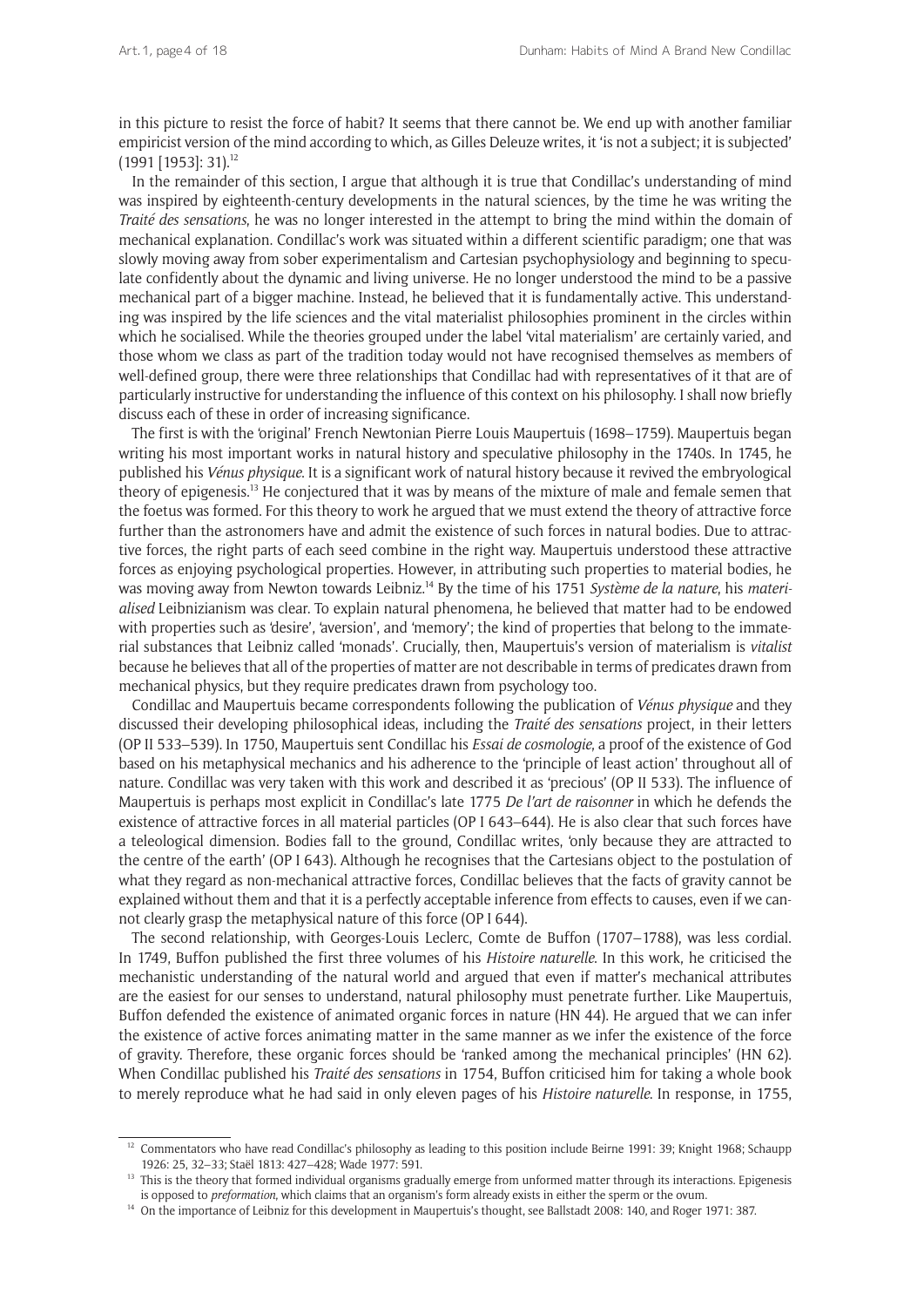Condillac published his *Traité des animaux*, which was an attempt to outline what he saw to be the great differences between their two positions.<sup>15</sup>

If the canonical interpretation of Condillac were correct, we might expect him to distance himself from Buffon's speculation regarding these organic forces. In fact, Condillac makes quite the opposite move. He argues that Buffon's picture of the natural world remains *too mechanical*, because Buffon insists that animals are mere automata. Buffon accepted that animals have 'sensations', but argued that their responses to these sensations are purely automatic. Up until they are two weeks old, he says, even children are limited to such automatic sensations. This kind of sensation is purely 'corporeal', but, at fourteen days, children are able to experience 'spiritual sensations' as well. Since spiritual sensations involve comparison, and comparison involves making a decision in accordance with an end, they evidence free mental activity (OP I 358). Condillac objects that this distinction between the involuntary responses of the corporeal body and the voluntary responses of the spiritual soul introduces all of the worst problems of dualism: 'A single *I* formed from two different sources of sensation (one simple and the other extended)', he writes, 'is a manifest contradiction. This would be one person only in supposition, but two in truth' (OP I 342). Since we do not experience such a radical dualism, but rather a unity of being, we should reject this mechanistic explanation of animal sensation. Although Buffon is right to say that animals sense, the absurdity of the dualistic account of human sense experience shows that he is wrong to posit a strict distinction between the way that animals and humans sense.

Condillac's argument is unconvincing. There is no reason to believe that if a being is a 'corporeal substance' formed from mind and matter that it would necessarily experience the world dualistically. There is no more reason to believe that we would not have unity of experience because we are composed of both mind and matter, than there is to believe that we would not have unity of visual experience because we have two eyes. Nonetheless, regardless of the strength of Condillac's argument, the crucial point for the present argument is that he believes that it shows that if animals sense, (and both he and Buffon believe they do), they must sense like us. The animals are not merely mechanical beings, automata, but rather, they 'ensure their own conservation; they move according to their own will; they grasp what is proper to them, reject, avoid what is contrary to them' (OP I 341). For Condillac, therefore, animal sensation is evaluative and animal action is teleological. Animals compare their *apperceived* sensations and make decisions on the basis of ends, i.e. their idea of that which is 'proper to them'. An animal 'determines itself, only because it compares the feelings that it experiences, and judges from them what it hopes and what it fears' (OP I 346).

The last of Condillac's relationships that I shall discuss is with his close friend Denis Diderot (1713–1784).<sup>16</sup> The work of Maupertuis and Buffon formed an essential part of the background to the development of the thought of both Condillac and Diderot. In Diderot's 1753 *De l'interprétation de la nature*, in reference to what would become biology, he prophesised that 'we are at the dawn of a great revolution in science' and that the days of Mathematics being the privileged language of natural philosophy are over (PN §4). Like Maupertuis, he argued that matter must be dynamic and endowed with a self-moving internal force. However, unlike him, Diderot rejected the idea that this internal force must be understood in psychological terms<sup>17</sup> and instead developed a material monism that sometimes he described as 'Spinozist' on the basis of his theory of active matter.18 However, it differs from Spinoza insofar as it is a monism of *types* of substance rather than *of* substance tout court. According to this monist view, all human beings, animals, and the rest of nature are compounds of the same interrelated material atoms. The key historical insight that we pick up from examining Diderot's philosophy is that even though he, like Condillac, is well known for his criticisms of the rationalist method, this did not mean that he lacked any enthusiasm for the views of philosophers traditionally conceived of as rationalist. Even if both Diderot and Condillac denied that one could arrive at indubitable knowledge of doctrines common to the rationalist philosophers via a priori argumentation, they believed that such doctrines could be postulated by means of the careful use of 'conjecture' and 'analogy' (OP I 680–685).

'Conjectures', Condillac wrote, 'possess the degree of certitude furthest from evidence; but that is not a reason to reject them. It is by them that every science and every art has begun; for we foresee the truth before we see it' (OP I 680–1).<sup>19</sup> Furthermore, it is on the basis of 'analogy', he claims, that we are justified

<sup>&</sup>lt;sup>15</sup> See Dagognet 2004.

<sup>&</sup>lt;sup>16</sup> From 1744, Diderot and Condillac dined together once a week for many years (Quarfood, 2002: 21).

<sup>&</sup>lt;sup>17</sup> Diderot claimed that he could see no difference between the Leibnizian monad and Hobbes's 'sensitive molecule'. He wrote that 'they are the same thing' (DC XV 456).

<sup>&</sup>lt;sup>18</sup> See Diderot, "Spinosiste," *Encyclopédie*, vol. XV (1765): 474a. For a detailed discussion of the relationship between Diderot's Spinozism and his understanding of the life sciences, see Wolfe 2014.

<sup>&</sup>lt;sup>19</sup> For Diderot on conjectures, see PN §§XXXII–XXXVIII.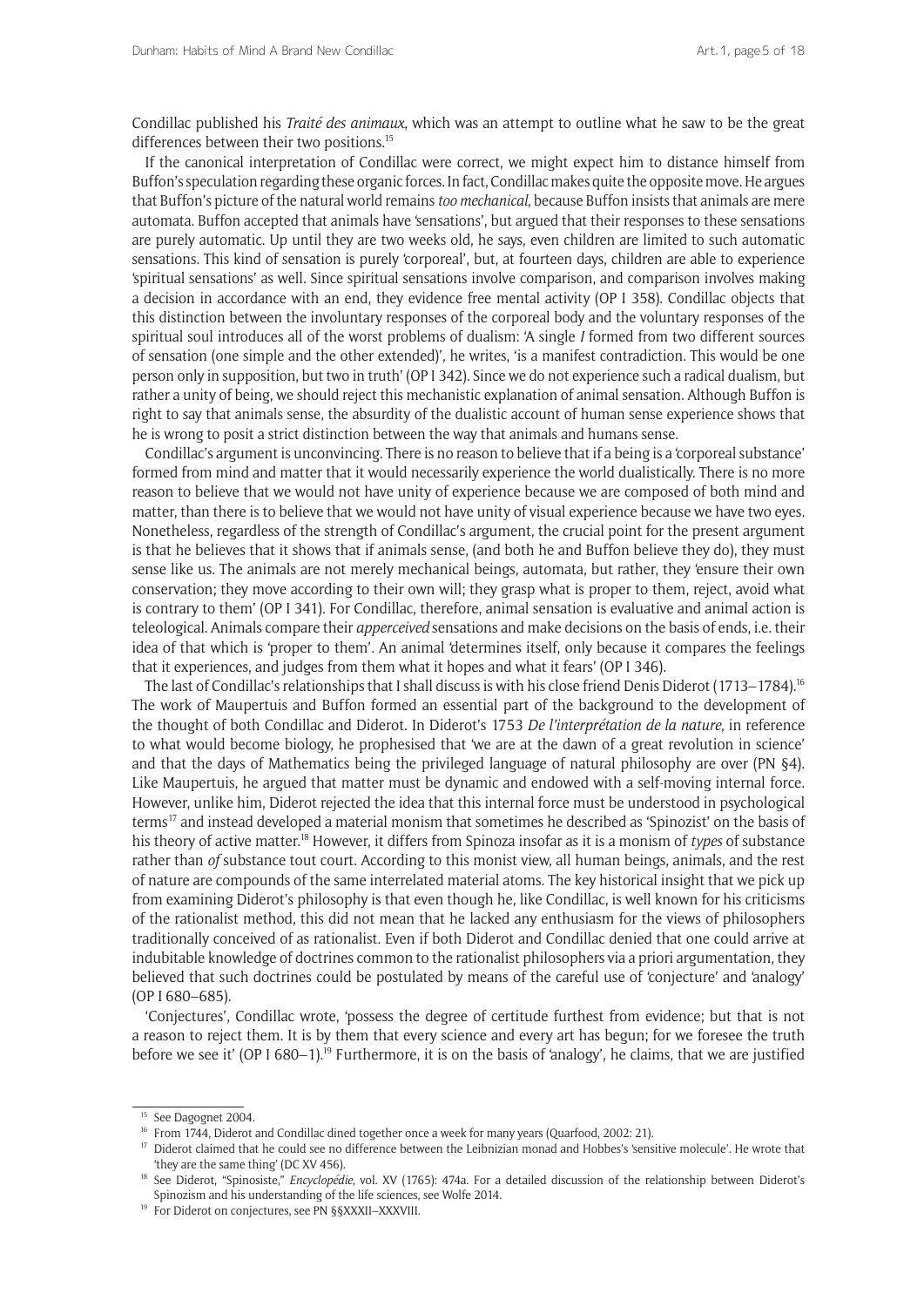in believing that animals are not mere automata. Although it would not be beyond God's powers to deceive us, to do so would be 'without ground' (OP I 685). Through the use of conjectures and analogy, Diderot, on the one hand, developed a new form of Spinozist monism; Condillac, on the other, I shall now propose, was more faithful to Leibniz and developed a new form of pluralist monadism.

In 1747, two years before Condillac published his *Traité des systèmes*, a powerful critique of rationalist philosophy, he submitted an entry on monads to the Berlin Academy's prize competition.<sup>20</sup> Unsurprisingly, this work included a critique of Leibniz's monadology, a critique that we find also with only minor variations in the *Traité des systèmes*; but quite surprisingly — for anyone who has read the *Traité des systèmes* — it also included a development of his own. Condillac's arguments differ from Leibniz's. At that time, he strongly rejected the idea that such a metaphysics could be argued for on the basis of analogy and conjecture (see OP I 160–161; PC 64–66; and Bongie 1980: 121–123). Nevertheless, he too argued that the world is ultimately composed of windowless self-determining simple substances that develop according to a pre-established harmony.21 This suggests a major shift from the occasionalist metaphysics that he supposes in the *Essai sur l'origine des connaissances humaines* published only a year earlier. My proposal is that by the time of *Traité des sensations*, Condillac's metaphysics had changed further.

In *Les Monades*, Condillac's view of the physical world was still straightforwardly mechanical. Therefore, the monads—the principles of activity—had to be placed outside of this world. However, the developments in the understanding of life sciences at the time when Condillac was writing the *Traité des sensations* (and the philosophical theories of Maupertuis, Buffon, and Diderot) showed that this need not be considered the case. Monads can be understood as part of the material world not necessarily outside of it. It is possible to posit such forces within the natural world. Furthermore, these thinkers showed that a careful use of conjecture and analogy could be used to make progress in the sciences. For this reason, we find Condillac, in an early passage from his *Traité des sensations*, putting forward a Leibnizian argument in a style that he had previously, in both the *Traité des Systems* and *Les Monades*, been sceptical of: an argument from introspection and analogy.

Although Leibniz is perhaps best known for his a priori rationalist arguments for monads, he frequently puts forward a posteriori arguments as well.<sup>22</sup> For example, in *De ipsa natura*, a text Condillac would have had access to, Leibniz first defends the existence of force through the introspection of our own activity (GIV 510; AG 161), and then defends the existence of force in all beings by means of what he elsewhere calls the 'principle of uniformity' (cf. G III 343; WF 220–221). He writes that:

If we were to attribute an inherent force to our mind, a force for producing immanent actions, or to put it another way, a force for acting immanently, then nothing forbids, in fact, it is reasonable to suppose that the same force would be found in other souls or forms, or, if you prefer, in the nature of substances – unless someone were to think that, in the natural world accessible to us, our minds alone are active, or that all power for acting immediately, and further, as I put it, all power for acting vitally is joined to an intellect, assertions that are neither confirmed by any rational arguments, nor can they be defended except by distorting the truth. (G IV 510; AG 161)

In the 1754 *Traité des Sensations*, Condillac echoes this two-step form of argument exactly: '[t]here is in us an impetus for our actions that we feel but cannot define; it is called *force*. We are likewise active in relation

<sup>&</sup>lt;sup>20</sup> For a discussion of this work and the circumstances in which it was written, see Laurence Bongie's (1980) introduction to the text. Reflecting on this time and the importance of monads, Euler wrote that:

There was a time when the dispute about monads was so lively and general that one spoke of them heatedly in all companies, even in the *corps-de-garde*. There was almost not a single lady in court who had not declared herself for or against monads. Everyone's conversation fell upon monads everywhere and no one spoke of anything else. (cited in Clarke 1999: 440)

<sup>21</sup> Élisabeth Schwartz (1999) has also highlighted the 'secret' importance of the *Les Monades* text for understanding Condillac. In the *Essai*, Schwartz argues, Condillac had need of an active teleological mental principle in order to account for the transformation of sensations and the liaison of ideas with signs necessary for the development of language. It is this that the metaphysics of the mind drawn from Leibniz's conception of the monad supplies. So where does my interpretation differ from Schwartz's? I think, as Schwartz does, that Condillac defended a dualist view of the mind in the *Essai*. However, it is not clear to me that he had a view of the mind that could be described as 'active' and 'telological' in this earlier work, although I think that is certainly the case in all of his works after the publication of *Les Monades*. I also think that Condillac gave up on his dualism by the time of the *Traité des sensations* and attributed such active teleological principles to animals and all other living beings.

 $^{22}\,$  On Leibniz and a posteriori arguments see Phemister 2004 and Lodge 2014.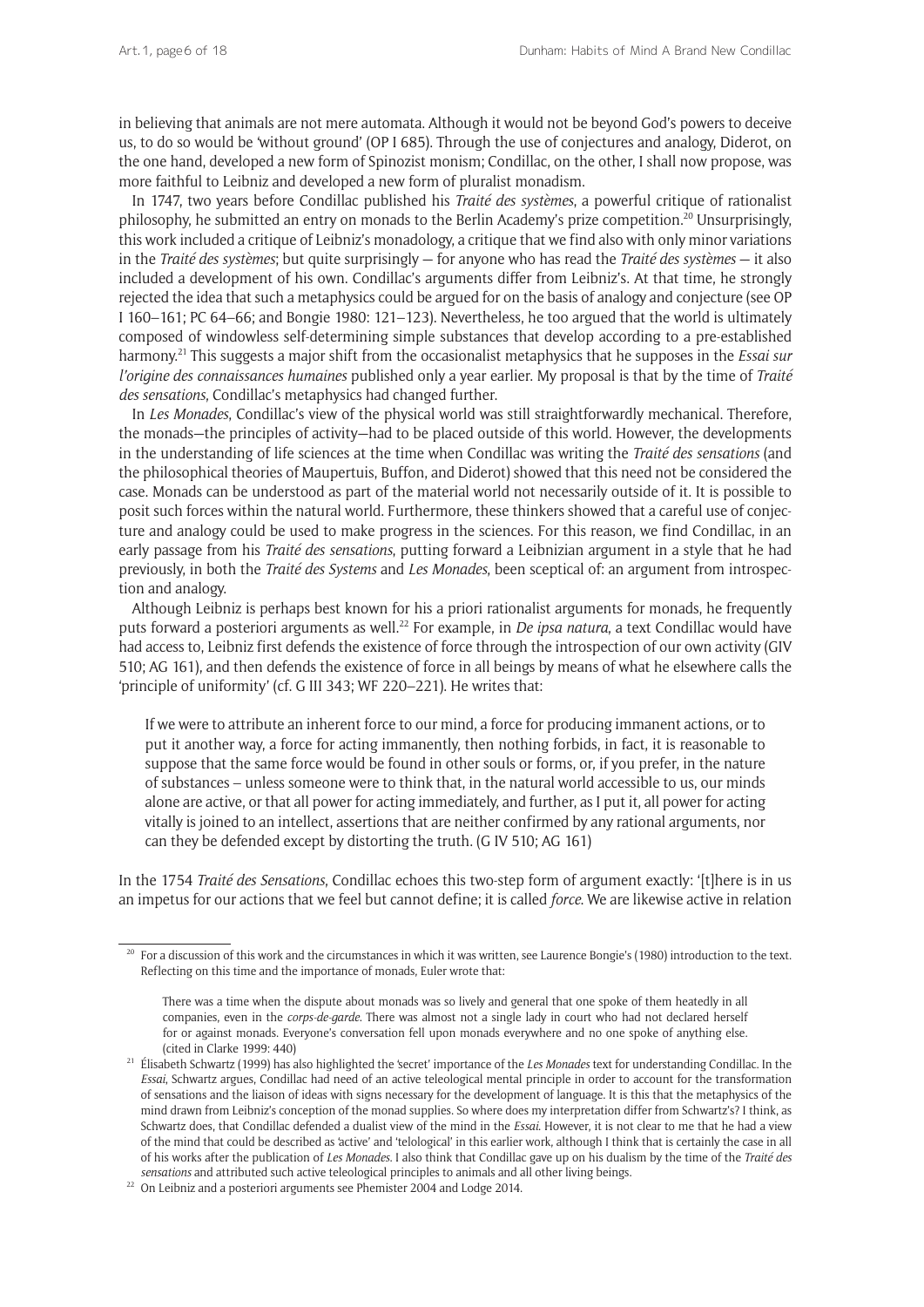to everything this force produces in us or outside of us… By analogy, we suppose a force in all objects that produce change' (OP I 226; PC 179, n.6).<sup>23</sup> Here we have both the affirmation of a self-causing inner force in the mind, but also an argument by analogy that forces with similar features must drive all external change.<sup>24</sup> The Condillac of *Les Monades* knew that this form of argument was used to defend the existence of monads; my claim is that the Condillac of the *Traité des sensations* had not forgotten this. However, Condillac had, thanks to his close intellectual relationships, changed his mind on the validity of such arguments. In fact, in his 1775 *De l'art de raisonner*, he included a whole chapter on the importance of arguments from analogy. In this section, therefore, I hope to have shown that there are good reasons to believe that by the means of an argument from analogy, Condillac, like Leibniz, Maupertuis, and Diderot, and unlike empiricists such as Locke and Hume, postulates the existence of active teleological forces throughout nature.

### **II**

As I stated in the introduction, one of the main reasons why Condillac's theory of mind is judged implausible is that he is supposed to consider the mind as a passive empty receptacle entirely at the mercy of external stimuli. However, once we recognise that Condillac posits a formative active force, 'the impetus for our actions' discussed above, his view that the mind directs the development of its own mental faculties and learns to use them starts to appear more plausible. The mere postulation of an active force grounding the Condillacian mind, however, is not itself enough to establish that his theory is not mechanically determined. Activity is a necessary condition for a non-mechanistic theory of mind, but not a sufficient one. In this section, I shall argue that the reason why we can refer to Condillac's theory as non-mechanistic is because he stresses that the mind's active force pragmatically evaluates its sensations. Condillac, I show, posits an innate interest-driven mental activity that is a necessary condition for the possibility of experience. Interest is the drive that leads to the development of all of our mental habits.

In a late letter from 1779, 'it is our activity that draws from our sensations all that they contain' (OP II 553). The mind does not receive external stimuli passively but actively. This activity, I claim, is driven by an interest in those things that are beneficial or harmful for the organism. Consequently, Condillac claims that 'interest is sufficient to give rise to the activities of understanding and volition' (OP I 222; PC 171). At the beginning of the 1755 summary of the *Traité des sensations*, he argues that '[i]f man had no interest in attending to his sensations, the impressions that objects make on him would pass as shadows and leave no trace. After several years, he would be as at the first instant' (OP I 324; PC I 157). However, because of our interests, sensations have practical value for the organism. If they are pleasurable, this indicates that they may aid it in its self-preservation and satisfy its needs. If they are painful, it indicates that they are to be avoided in favour of pleasurable ones. These sensations are important for the organism and therefore leave a trace, while all others are ignored.

The claim that makes my reading of Condillac original, as far as I know, is that this interest is an *innate*  activity, while the traditional reading regards interest and need as something that arises from sensation, not something that makes sensation proper possible. The traditional reading has the advantage of being consistent with what he says in his earlier *Essai* (see OP I 14; EO 26). I claim, in contrast, that Condillac's thought has developed significantly by the time of the *Traité*. In the passage above, as I read him, he is saying that the individual is active in its engagement with sensations so that it only registers those that are of interest to it, and will ignore those that are not.<sup>25</sup> Interest is an innate mental selective activity and sensations would not have an effect on the individual without it. Further evidence for this reading is found in the *Traité des sensations* itself where Condillac discusses the possibility of an individual '*without needs'* (OP I 299; PC 309). Of such an individual he writes that they would be:

<sup>&</sup>lt;sup>23</sup> There is in Condillac's work a Leibnizian commitment to *force* combined with a more typically empiricist reluctance to say anything specific about its nature. As Condillac writes in his 1775 *L'art de raisonner* 'movement must necessarily produce an effect. Any effect demands a cause, and although I can have no idea of the nature of this cause, I can give to it the name *force*; it suffices that I am assured of its existence.' (OP I 641)

<sup>24</sup> In relation to the mind, Condillac sometimes refers to this force in its most basic form as *inquiétude* (disquiet) (OP I 324; PC I 157, 1755) and like Leibniz in his *Nouveaux essais* conceives disquiet as an imperceptible urge driving us along (NE 166). Disquiet is the premier source that gives to us the habits of touch, sight, understanding, sense, taste, comparison, judgment, reflection, desire, love, hate, fear, hope, and willing; in short, it is from this source that all the habits of the soul and the body arise' (OP I 324; PC I 157). Condillac would not have had access to the *Nouveaux essais* during the writing of the first edition of the *Traité* (the former wasn't published until 1765). The similarity in understanding of the term is probably due to the fact that in his translation of Locke's *Essay* Pierre Coste translated 'uneasiness' into French as '*inquiétude*', which, as Leibniz himself notes, is not a literal translation.

 $25$  I would like to thank a reviewer for persuading me that I needed to make my argument for this position clearer.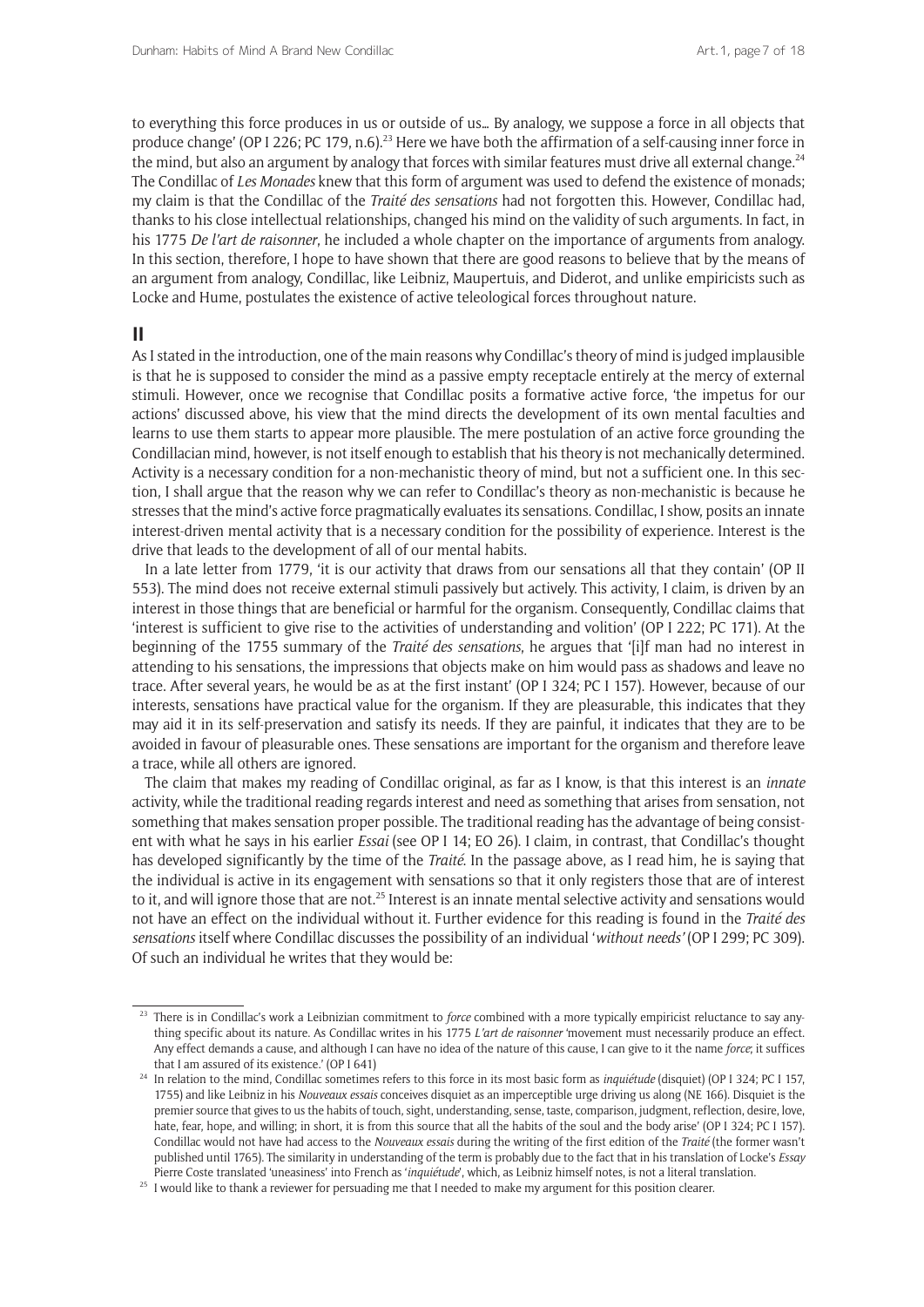An animal immobilized in a trance. He is, but he stays what he is; he scarcely feels. Unable to notice the objects that surround him, unable to notice what goes on within himself; his mind is divided indiscriminately among all perceptions to which his senses open a passage. Similar to a mirror, he constantly receives new images and never preserves any of them. (OP I 299; PC 309)

Such an individual, Condillac claims, would have no reason to take an interest in any of its sensations. However, because animals are formed with needs, an individual 'is interested in enjoying some [sensations] and ridding itself of others' (OP I 222; PC I 171). It registers those sensations because they are of interest to it given its needs. The absence of pleasant sensations leads the individual into a state of 'disquiet'. This disquiet is:

The *first principle* of all our actions given us by our habits of touch, sight, hearing, feeling, taste, comparison, judging, reflection, desiring, loving, hating, fearing, hoping, wanting; in short, all the habits of the mind and body arise from this disquiet. (OP I 325; PC 157. My italics)

It is this original drive to satisfy the organism's needs that explains why we form sensory ideas from our impressions. It is only because impressions feel good or bad that we desire to know them, and we develop ideas so that we can maximise the former sensations and minimise the latter. This is essential for our successful interaction in the world, i.e. we form them for practical purposes. We form ideas, therefore, only because we *need* to form them. 'Need', he writes, is the 'primary force behind the progress of [the] mind' (OP I 259: PC 243). Condillac makes this claim several times throughout the *Traité des sensations*. He claims that '[o]ur knowledge is limited solely to ideas that we have learned to notice [*que nous avons appris à remarquer*]. Our needs are the sole cause that directs our attention to some more than others' (OP I 248: PC 217); and that we 'notice in sensations only the ideas in which pleasure and pain lead… [us] to take some interest' (OP I 258: PC 242). All further mental structure is built up in response to this needs-driven activity, and this impetus for self-preservation, therefore, must form a real innate element in perception and cognition.<sup>26</sup>

This claim for the primacy of 'need' in our experience is not a mere empirical claim founded by means of induction, i.e. in all observed cases experience is determined by our needs, therefore all experience (as far as we can tell) is determined by need. It is much stronger than that. It is presented as a necessary condition for the possibility of experience. It is not something that we might find an exception to, an act of sensing not driven by its needs. Rather, he writes that 'just as without experience there is no knowledge, so there would be no experience without needs' (OP 1 303; PC 316). If our sensations were not judged in accordance with these needs—judged as being useful to the organism's well-being in some sense—there *would be no experience at all* (OP 1 324: PC 157).

It is important to make clear, however, as Condillac is at pains to do in the 1754 *Traité des sensations* and in his 1755 *Traité des animaux*, that this innate element, this impetus, should not be thought of as a blind drive. An animal (human or non-human) is not simply pulled toward the pleasurable, but forms judgments (albeit unconscious ones) and acts on the basis of these judgments. Ideas are judged on whether they agree less or more with the animal's well-being than previous ideas and their relative importance assessed in accordance. The innate element, therefore, is an ends-based faculty of judgment.

This distinction (between blind drive and faculty of judgment) is crucial for the distinction between the way that Locke and Hume, on the one side, and Condillac, on the other, explain the association of ideas. As Falkenstein (2010) notes, we do not find the detailed treatment of the particular principles of association that we find in Hume in Condillac's works. But, in Condillac's defence, we can be sure due to the examples that he gives of the results of such associations of ideas, such as associating personalities with facial features (OP I 82–83: EO 56) and predicting the shapes of future objects based on our previous experiences (OP I 262: PC 245), that contiguity and resemblance must be among them. However, part of the reason why he spends less time discussing association itself is that this is not the bottom level of explanation for Condillac. As I showed in §1, for Locke and Hume: (1) A large part of cognition is based on habits; (2) habits are based on principles of association; and, (3) these principles can be brought into the domain of mechanical explanation. Although Condillac agrees with (1) and (2), he rejects (3). This is because he believes that the principles of association are dependent on more basic conative principles: principles of need. As he writes in his *Traité des animaux*, for animals, both human and non-human, the whole 'system of knowledge in general depends

<sup>&</sup>lt;sup>26</sup> From this it follows that Condillac cannot defend a straightforward copy theory of ideas. Rather, our ideas are formed by means of a selective process, and the selection is made on the basis of our practical interests.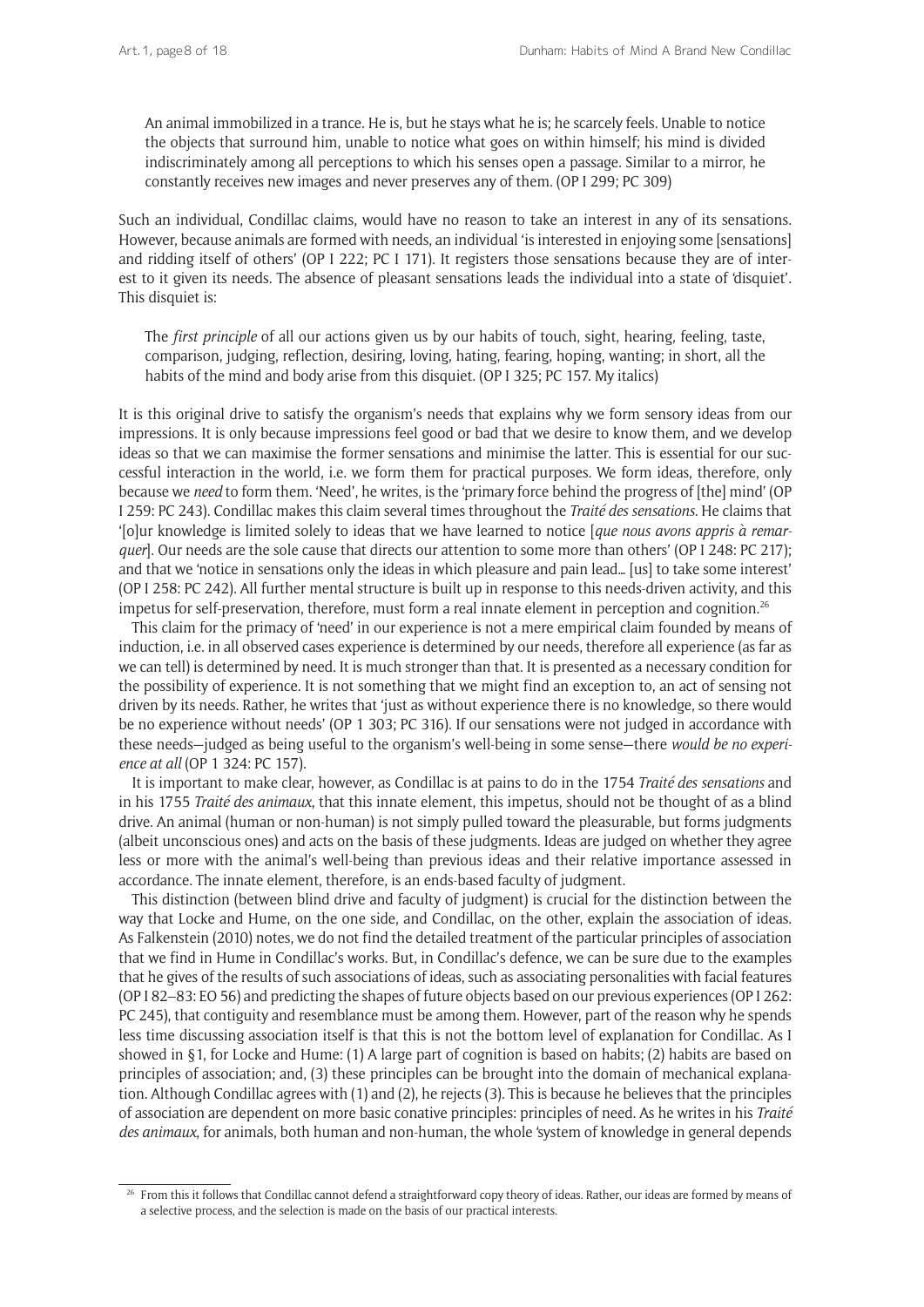on one and the same principle: need'. In accordance with need 'all is executed in the same way, the association of ideas' (OP I 358).<sup>27</sup> He writes that 'following the animal's needs, ideas are multiplied, and then carefully linked with each other' (OP I 357). This gives Condillac's position one notable advantage. For Hume and Locke, the only condition established in addition to contiguity, resemblance, or causation is *repetition*, but repetition appears empirically to be neither a necessary nor a sufficient condition for association. We can, on the one hand, experience some things together many times over, but fail to associate. I might walk past the same shrub next to the same church on my walk to work for many months, and still, even though the shrub sensation and church sensation have concurrently caused the animal spirits to travel down the same routes every day, never think of the shrub when I think of the church. Yet, on the other, I can form immediate associations based on very few experiences, or even just one. If I saw blackberries on the shrub outside the church—even for just a second—I would be sure to associate the church with them always (because I love the taste of blackberries), even though I would never have associated the shrub with the church without the blackberries.

Condillac provides an intuitively plausible proto-pragmatist solution to this problem of why it is that certain bundled sensations result in association while others do not. It is because the former is relevant for the interests of the organism. Without our needs acting as an organizational principle to direct them, the blooming buzzing confusion of ideas would exist in our mind without order. This also explains why objects continually differ in their appeal to us despite the fact that similar sensations recur:

[T]he same pleasures do not always have the same attraction, and the fear of one same pain is not always as lively: the thing must vary according to the circumstances. Therefore, its [an animal's] studies change the objects, and the system of knowledge extends little by little into a different sequence of ideas. (OP I 357)

It follows from this that just as Condillac's account has this advantage in the formation of habitual associations, it has a corresponding one for the actualisation of them too. As I showed in §I, for Locke and Hume, the repeated succession of  $e^1$ ,  $e^2$ , and  $e^3$ , together forms a disposition *d* such that whenever  $e^1$  is experienced,  $e^2$ , and  $e^3$  will automatically (i.e. passively) follow. However, Condillac puts a condition on this such that what associations follow will depend on what interests currently most occupy the organism. Ideas, he writes, 'are born according to the action of the needs' (OP I 358). These ideas combine into what he calls 'vortices' depending on the need that organizes them. The ideas 'form vortices in memory that multiply in accordance with the needs. Each need is a centre, from where movement is communicated up to the circumference. These vortices are alternatively superior to each other depending on what need has in its turn become most violent' (OP I 358). This means that the same ideas will combine into different associative vortices if the need that organizes them differs. I hardly notice the coffee cup in my field of vision at all when I am engrossed in writing this paper. Therefore, the associations 'delicious taste', and 'additional vim', do not follow when I see it. As soon as I start to tire, I can hardly pay attention to anything else, and such ideas follow with great force.

### **III**

One of the main problems for a radical blank slate theory of mind is that if all living beings are born with blank-slate minds, why is it the case that only humans seem able to reason and communicate using sophisticated forms of language? There must be some kind of structure that accounts for the distinctive abilities that human beings have. If the human mind were *truly* a blank slate without *at least* the innate faculties that Locke posited, it is difficult to see how this ability could arise. Since it is commonly believed that Condillac held a radical blank slate view, it is perhaps unsurprising that his philosophy of mind has received such little attention in recent years. However, I have already provided evidence to show that he defended the existence of one constitutive innate element (interest-driven activity), but I now want to suggest that Condillac's understanding of mind depended on the existence of a considerable amount of bodily-based innate structure.

This proposal may seem doomed from the outset. Condillac says unambiguously in the introduction of his *Traité des sensations* that: 'The main purpose of this work is to show how all our knowledge and all our faculties come from the senses, or, to be more precise from sensations' (OP I 323: PC 155). I believe that Condillac is merely overstating his case, and that such statements fail to track what Condillac actually argues

<sup>&</sup>lt;sup>27</sup> Although I have framed this discussion in terms of a comparison with Locke and Hume in order to emphasise the distinctiveness of his empiricism, the explicit target of Condillac here is Buffon who thinks that non-human animal sensations are associated purely mechanically while human cognition alone depends on judgment.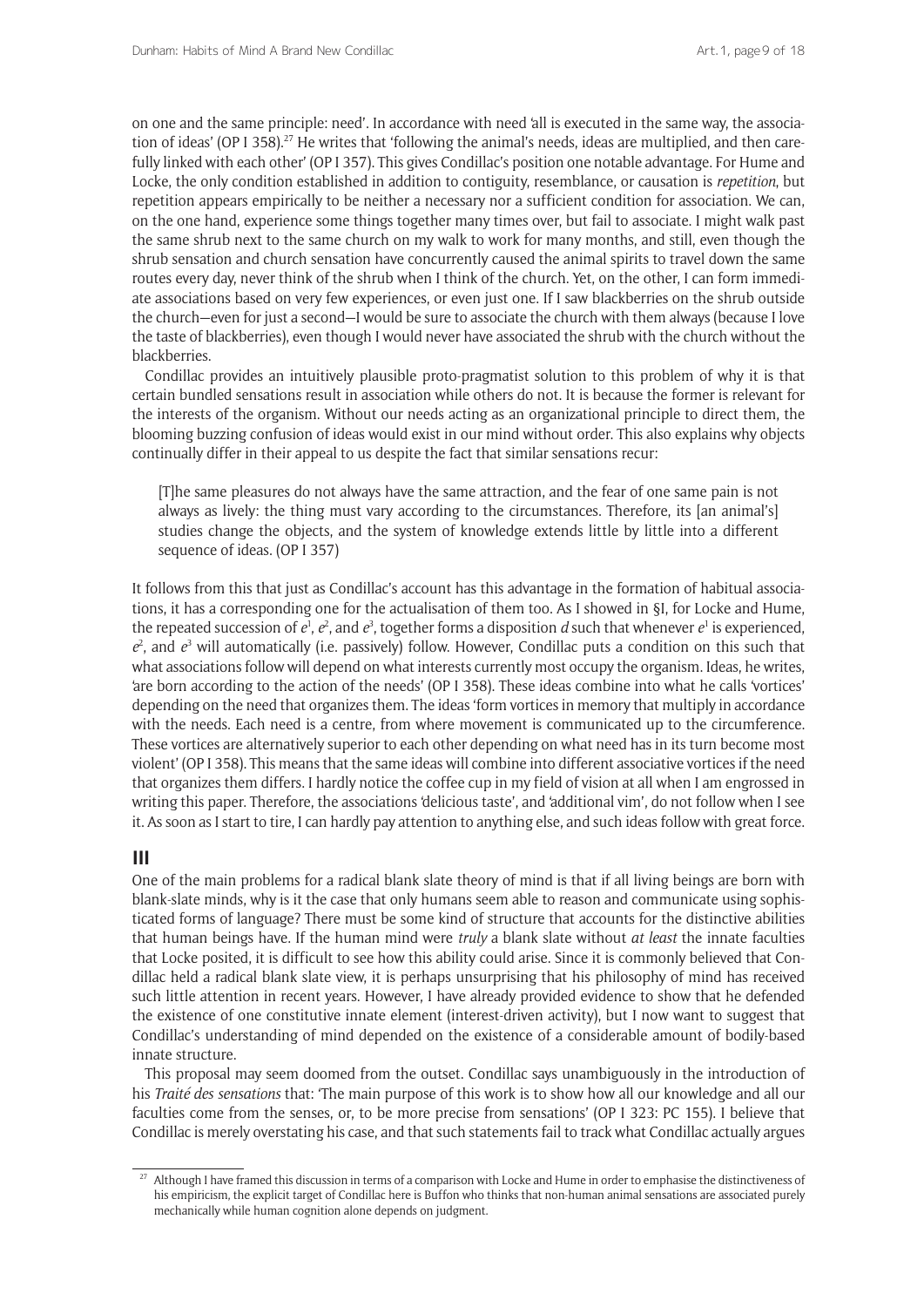for in this *Traité*. As we have seen in §2, Condillac's claim here can be rephrased as 'all of our knowledge is acquired and all of our faculties are developed in response to the mind's active attempts to satisfy its needs'. But what I want to emphasise now is the importance of recognising that for Condillac the mind is *embodied*. If Locke and Hume start with the passive mind and its impressions, Condillac starts with the *living* body and its needs. The mental faculties that a human or non-human animal has, and the needs that direct their formation, depend on its bodily structure.

There are hints that Condillac held this view in the 1754 edition of the *Traité des sensations*. Condillac needs to defend the view that there is enough of a structural difference between animal bodies and our own in order to explain the fact that even though we are both open to the same external stimuli, human beings are able to develop much more sophisticated mental capabilities. Non-human animals are 'subjected to a body that would only occasion in it the faculties necessary for animal survival' and 'only the organs can occasion them' (OP I 222, fn.1; PC 171 fn.5). Human survival requires a different kind of body, one whose organs occasion the necessary conditions for the possibility of distinctly human thought. In the 1755 edition of the *Traité des animaux*, Condillac argues that what we call the instincts of animals is in fact a kind of primitive knowledge acquired by animals in accordance with their needs. 'It is', therefore, 'a thing that must vary according to the *organization of the animals*. Those who have a greater number of senses and needs, have more often occasion to make comparisons and judgments' (OP I 362. My italics).

However, we find much more explicit pronouncements of this theory in Condillac's later works—especially those published posthumously. This point is made clear in his *Logique*. There he tells us that our '*nature* is our faculties determined by our needs' (OP II 373; PC 348, 1780). For example, Condillac claims, a baby develops her faculty of determining distinguishing characteristics in response to the fact that she has certain needs that a wet nurse is able to fulfil. It is therefore advantageous for her to distinguish the wet nurse from other beings. This confirms my above rephrasing of Condillac's claim. But when he goes on to elaborate on this point, he says that:

Needs and faculties are properly what we call the *nature* of each animal. By that we only mean that an animal is born with certain needs and certain faculties. But because these needs and faculties depend on the animal's constitution and vary with it, consequently, by nature we understand the structure of our organs, and indeed therein lies its principles. (OP II 373: PC 348, 1780)

Because this passage occurs in the context of a discussion of the development of a baby's mental faculties, it should be read as asserting that the faculties of the mind are essentially the result of the structure of bodily organs. If we had a different bodily constitution, and different needs, we would have different mental faculties. In a rather convoluted way Condillac tells us, first, that the 'nature' of an animal is its needs and faculties, and, second, that by using the word 'nature' he means the structure of our bodily organs. The structure of these organs constitutes the animal and thus determines what needs and faculties it will have. Because animals are, of course, born with a certain organic structure, they are born with certain needs and faculties.<sup>28</sup> From which it follows if Condillac ever did hold the radical blank slate theory often attributed to him, he had given it up by the end of his life.

The above passage makes another important point, which is that because our needs and faculties are determined by the structure of our organs, as the latter change, so will the former (and vice versa). Faculties are not stable structures fully formed at birth but develop as the body develops. Just as we need to exercise our legs in order to build up the muscles so that we can learn to walk, we need to exercise the mental organs in order to learn to perceive and think. The crucial point that Condillac is making is not that the faculties do not exist until the reception of sensations somehow creates them *ex nihilo*, but rather that the mind must learn to use and develop the embodied structures with which it is born. It cannot do this without sensations, i.e., without interacting with its environment. This applies not just to the higher faculties, such as the faculty of reasoning, but even to the most basic faculties such as those that allow us to extract simple ideas from impressions and those that enable us to associate them.

Again, there is some evidence that Condillac already held this view when writing the 1754 *Traité*. In a discussion of how we can improve and develop our perceptual capacities, Condillac tells us that we all have the same potential to develop these capacities. We all possess the 'germ' of these capacities. However, only in

<sup>&</sup>lt;sup>28</sup> Bertrand has also developed a naturalist reading of Condillac's later works in order to describe Condillac's theory of language (2002a, 2002b, 2002c, and 2016).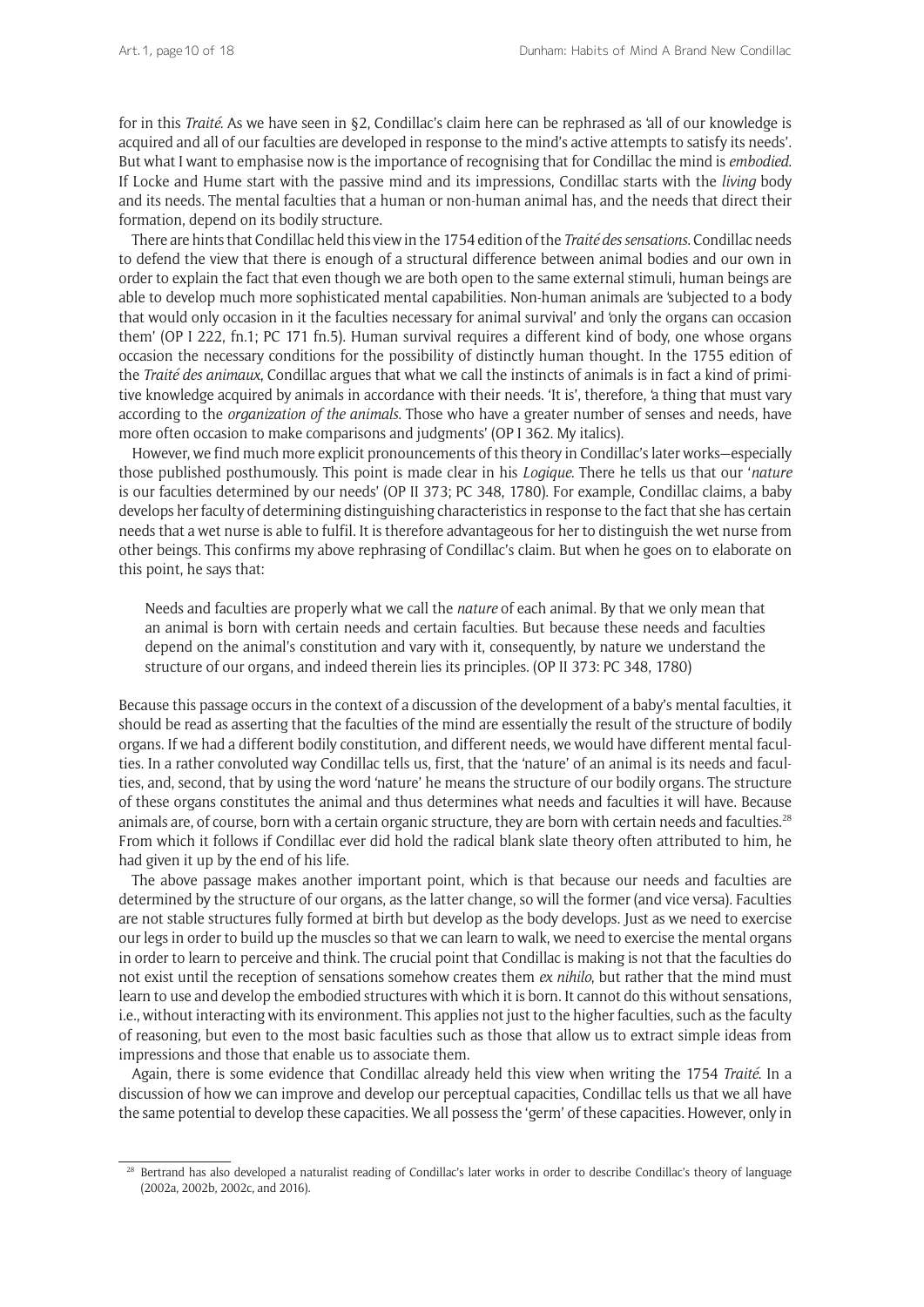some are they 'developed, nourished, and grown' to their fullest extent (OP I 242; cf. OP I 239). The embodied character of the 'germ' is made clearer in his posthumous *Logique*. There Condillac writes that:

Just as the art of moving large masses has its laws in the faculties of the body and in the levers that our arms have learned to use, the art of thinking has its laws in the faculties of the mind, and in the levers that our mind has likewise learned to use. (OP II 372; PC 343)

The levers that our mental faculties must learn to use are our bodily structures. Therefore, there is no need to resort to explaining the human mind in terms of further mental faculties that exist in a spiritual substance. In fact, he even argues that we would be incorrect to attribute all of our mental faculties to our brain. When we acquire language, he claims, we do so by means of habits of the ear, mouth, and eyes, and the memories that make these habitual actions possible are stored in these organs rather than in the brain. The memory of a song, he tells us, 'has its seat' in the habits of movement of the fingers that play it, and the mouth that sings it, as well as in the habits of monitoring of the ear (that feed back information to the hands, mouth, and brain) (OP I 391; PC 379). For Condillac, therefore, we must not underestimate the importance of what we now commonly call 'muscle memory'.

### **IV**

Perhaps the clearest development in Condillac's writing between the two editions of the *Traité des sensations* is his use of term 'instinct'. Condillac is often seen as the philosopher who did more than any other to reject instinct as a suitable form of scientific explanation.29 For the Condillac of the 1755 *Traité des animaux*, explanations by means of instincts are *virtus dormitiva-*type explanations. To say that an animal is able to suckle out of instinct is no better than to say that opium causes sleep because of its dormitive power. Condillac's understanding of instinct is clearly echoed in the 1766 entry on 'Instinct' in the *Encyclopédie ou dictionnaire raisonné des sciences*, *des arts et des métiers* (Tome 8, 795–799). In this entry, Le Roy wrote that:

We see that the most ordinary and everyday actions of an animal suppose memory, reflection on what has happened, comparison between a present object that attracts them and the indicated perils that keep them away… What then is *instinct*? The effects, so multiplied in animals, of the search for pleasure and fear of pain; the consequences and inductions drawn by them from the facts that are placed in their memory; the actions that result from them; this system of knowledge to which experience adds, and that every day experience makes habitual. If we refer to all of this as 'instinct', then this word becomes synonymous with intelligence.

It is symbolic of a marked change in common scientific opinion on this issue that the explanation of instincts presented in the 1777 entry for the *supplément*<sup>30</sup> to the *Encyclopédie* contrasted sharply with the earlier one (Tome 3, 609–611). This later entry was instead a summary of the German naturalist Hermann Samuel Reimarus's (1760) *Allgemeine Betrachtungen über Die Triebe Der Thiere*, which had been translated into French ten years later as *Observations physiques et morales sur l'instinct des animaux*. In this work, Reimarus explicitly criticised Condillac's rejection of what he called 'skill-instincts' (see §§117–118), and brought together a significant amount of experimental evidence to show that many animals are born with innate skills that they can perform immediately without having had the chance to learn. He cites the cases of newly born spiders capable of spinning webs, newly born caterpillars being able to weave cocoons before seeing those of their ancestors, and a surgically removed baby water snake being able to swim as soon as it is placed in water.

Reimarus's work starts with a 'broad definition' of instinct. For Remairus, '*Trieb*'—which is translated as 'instinct' in the French edition, but is more commonly translated as 'drive' rather than 'instinct' in English—'signifies a natural inclination towards certain actions' (§2). The next clause '*und die Wirksamkeit der Kräfte bedeutet*' ('and means the efficacy of the forces') is then translated into the French as '*& désigne une force agissante*' ('and designates an *active* force'). Reimarus then distinguishes between three species of instincts/drives: (1) Mechanical instincts (*mechanische Triebe/les instincts mécaniques*), which are 'organic movements that lead the machine to execute certain movements in order to maintain it and for the conservation of life without feeling or choice'; (2) Awareness instincts (*Vorstellungs-Triebe/les instincts représentatifs*),

<sup>&</sup>lt;sup>29</sup> See Blix 2016 and Richards 1979: 90, and 2018.

<sup>30</sup> On the history of the *supplément* see Hardesty, 1977.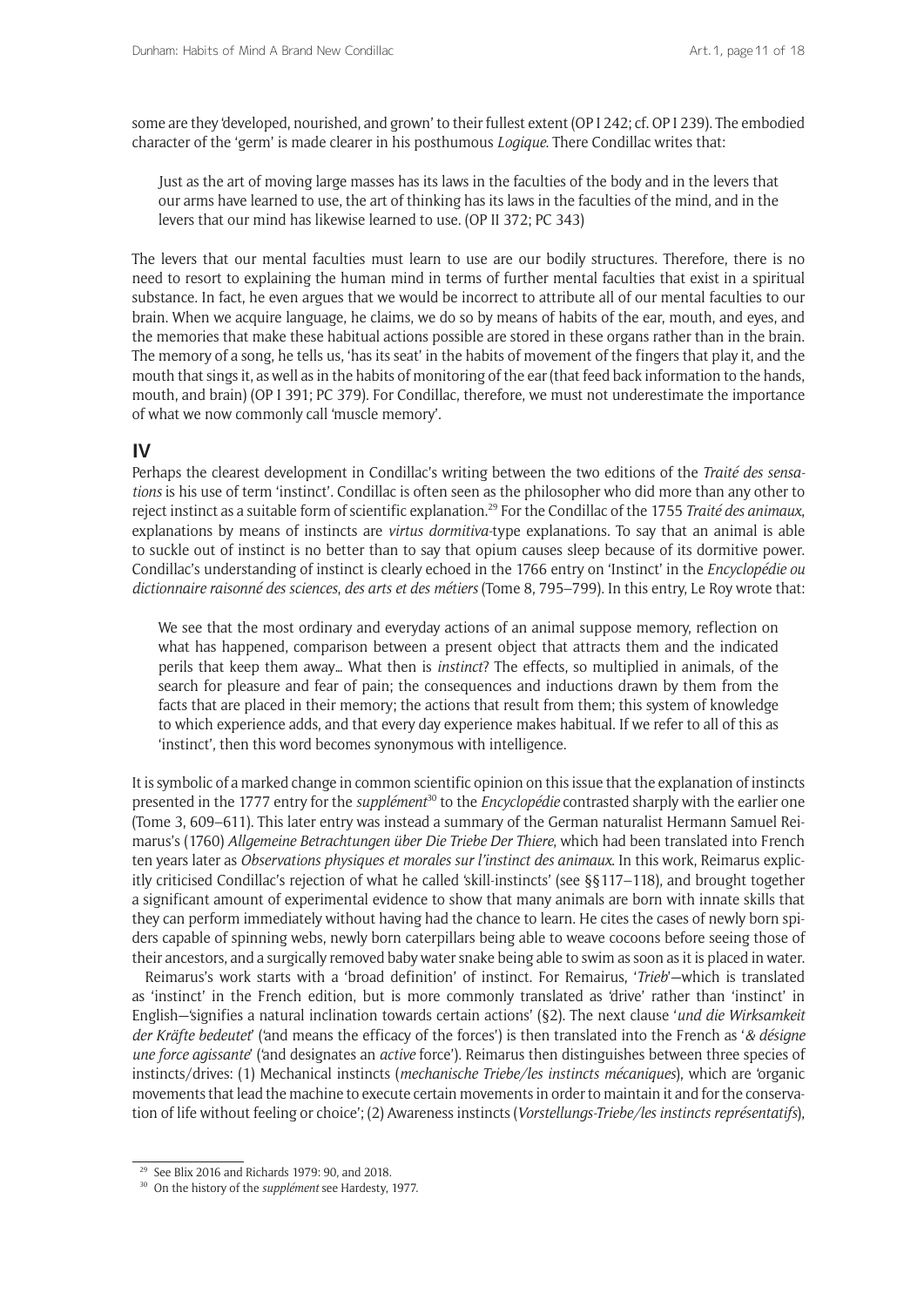'or dispositions of the soul that lead it to know objects according to their relation with the present or past state of the body to which it is attached'; and, finally, (3) Volitional drives (*willkürliche Triebe/les instincts volontaires*), 'the effort of the soul to seek and procure whatever promises pleasure through its sensation and perception and to fear and avoid those which threaten pain'. These *spontaneous* instincts, Remairus tells us, are those most appropriate to the word '*Trieb*' or '*impetus*'.

It is clear that this broad definition of 'instinct' had an important effect on the development of Condillac's writing. It includes under 'instinct' the kind of behaviours that Condillac had previously attributed to 'active force' and the impulsion of 'disquiet' (*inquiétude*). Consequently, he starts to use the word unashamedly. In the revised edition of the *Traité des sensations*, he writes that he uses 'impulse' (*impulsion*) and 'instinct' now to mean the same thing (OP I 299; PC 307, 1780). Furthermore, 'nature' is frequently used by Condillac from the mid 1770s on to refer to inborn, innate, or instinctive faculties and abilities. However, this shift in language is most crucial for Condillac's explanation of how the mind comes to develop the ability to represent the external world objectively. When we examine this explanation, we will see that the late Condillac came to occupy a middle position between Reimarus's full acceptance of a wide range of instinctive faculties and behaviours, and what appeared to be an earlier denial of instincts of all kinds. Condillac never came to fully accept 'skill-instincts', but he did become much more explicit about his acceptance of instinctive bodily processes, mental drives, and faculties that are necessary for the formation of experience.

As we have already seen, Condillac rejects the empiricist 'copy theory' according to which we can straightforwardly acquire simple ideas from impressions. Those ideas that we focus on are those that reflect our practical interests or needs. He claims that 'we can see the same objects, but because we do not have the same interest in observing them, we each have very different ideas about them.' (OP I 248; PC 217). However, it isn't simply the case for Condillac that the mind selects from a ready set of fully formed ideas. Rather, the ability to perceive a 'simple' idea itself is one that we must acquire. It is an exercise of what he calls 'practical' or 'habitual' *know-how*. 'We have only those ideas involved in our sensations', he tells us, 'that we *know how* to notice' (*ibid*). 31 Although an individual able to see for the first time may experience a 'blooming, buzzing confusion' this individual will not be able to form distinct ideas from these sensations. The formation of ideas is, therefore, a process of skilful interpretation that requires the formation of habits.

The main influence for the development of this view was a famous 1728 report given by the surgeon William Cheselden with the pithy title: 'An Account of Some Observations made by a young Gentleman, who was born blind, or lost his Sight so early, that he had no Remembrance of ever having Seen, and was couch'd32 between 13 and 14 Years of Age'. The report discusses the experiences of this boy after he had his cataracts removed; the boy had a number of visual experiences, but failed to have accurate perceptions of the environment. He believed that all external things touched his eyes, he could not distinguish between objects, and he wasn't able to make judgements regarding shapes or magnitudes. All objects appeared, at first, to be astonishingly large. He could not tell the difference between the globe and the cube that Molyneux had discussed in his famous 'question', and he also failed to distinguish between his dog and his cat. He was too embarrassed to keep asking which was which and after picking the cat up, whom he could distinguish by feeling, he was observed by Cheselden 'to look at her stedfastly, and then [after] setting her down, [he] said, So Puss! I shall know you another Time'.<sup>33</sup> The process of learning which visual appearances related to the objects he had previously known through touch, therefore, took a lot of time and effort. Several months after being 'couched', the boy was surprised when suddenly instead of seeing paintings as simple planes diversified with different coloured paints, he perceived them as representing solid bodies.<sup>34</sup>

From this report, Condillac concluded that although an individual suddenly endowed for the first time with the sense of sight would be able to experience—since they would receive the same sensory stimuli that a normally sighted individual would receive—this experiencing would not be the full-blown perception of distinctive external objects. This individual would have *to learn* to make sense of these stimuli. Although an individual able to see for the first time may experience a 'blooming, buzzing confusion' this individual will

<sup>31</sup> « *nous n'avons pas toutes les idées que nos sensations renferment; nous n'avons que celles que nous y savons remarquer »*. Condillac also writes: « *Nos connaissances se bornent uniquement aux idées que nous avons appris à remarquer »*.

<sup>&</sup>lt;sup>32</sup> 'Couching' is a method of cataract removal that uses a needle to pierce the eye in order to move the lens that had been clouding vision downwards away from the line of sight.

<sup>33</sup> Cheselden 1728 448.

<sup>&</sup>lt;sup>34</sup> Since this 1728 experiment, hundreds of similar cases have been reported. For example, in 1826, when James Wardrop documented a case, known as the 'Case of a Lady Born Blind', his subject told him that despite being able to 'see', 'I cannot tell what I do see. I am quite stupid' (1826: 533). In 1995 Oliver Sacks reported that his patient experienced the same sensory confusion: 'in the first moment he had no idea what he was seeing. There was light, there was movement, there was colour, all mixed up, all meaningless, a blur' (1995: 114).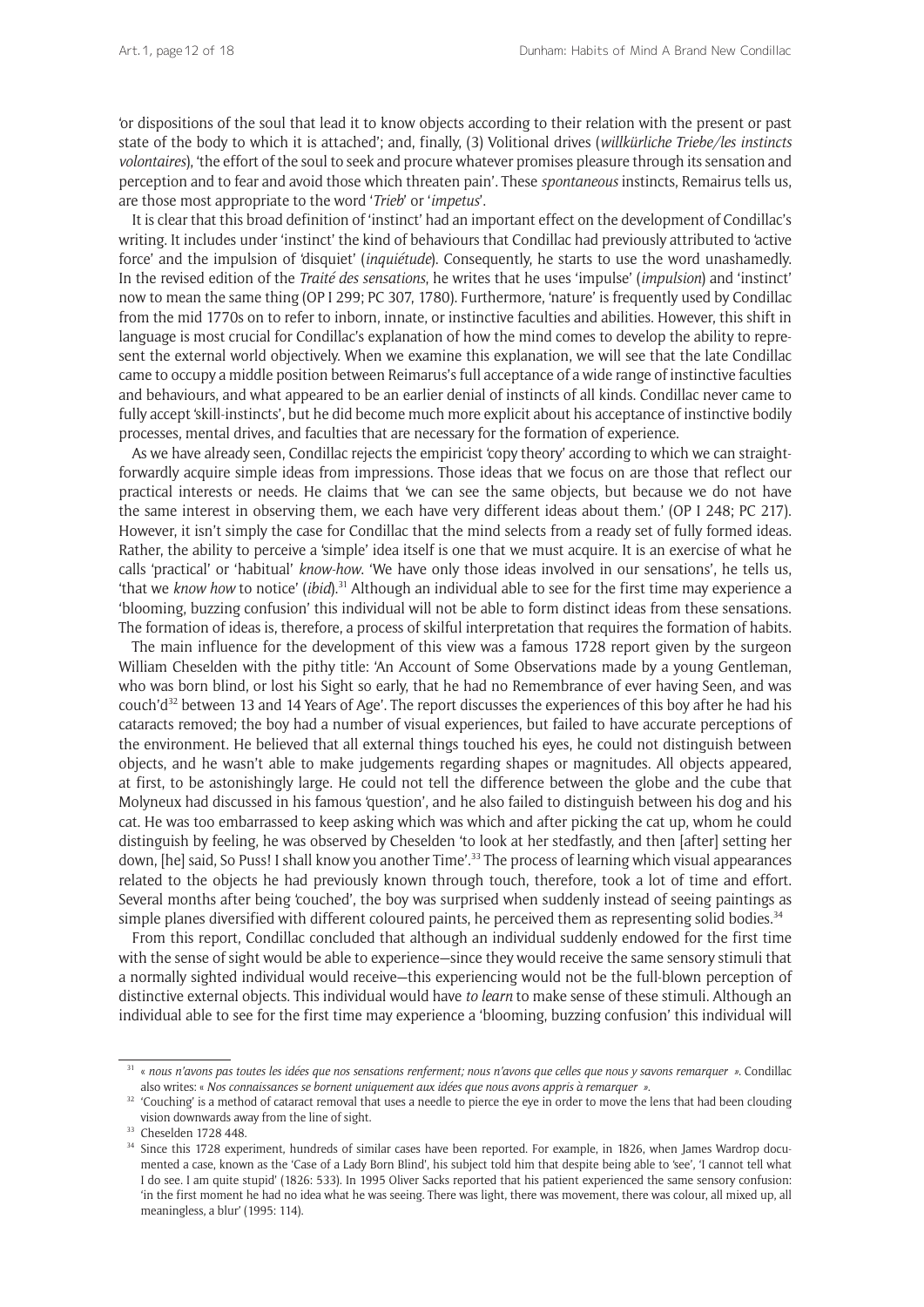not be able to form distinct ideas from these sensations. The formation of ideas is, therefore, a process of skilful interpretation that requires the formation of habits.

One interesting development in the 1780 edition of the *Traité des sensations* is that Condillac starts to argue that even the understanding of our sensations as referring to external objects requires mental habits. Although Cheselden's boy was born blind, he could faintly see colours before the operation. Because he could place his hand over his eyes and prevent himself from seeing them, he could tell that these sensations refer to something external to him. When the boy had his cataracts removed, he first experienced all objects as touching his eyes. But, Condillac argues, if the boy had been born fully blind and had therefore not been able to learn the distinction between inner and outer visual experiences through being able to touch his eyes, he would have experienced those first images as if they were merely subjective modifications of his own being. He would have experienced the new visual sensations as modifications of himself rather than as being caused by external objects. Consequently, he argues that although we do not need 'to learn to see (*voir*),' we need to 'learn to look (*regarder*)' (OP I 280; PC 275–6, 1780). *Voir*, for Condillac, means experiencing *without* perceiving, or mere 'reception' of sensation, and *regarder* means perceiving, i.e., objective empirical representation. Essentially, the understanding of the external world as external requires the coordination of sight and touch and without this co-ordination there could not be an experience of the external world as external. A fully sighted boy born completely immobile, therefore, could never learn to look.<sup>35</sup>

The theoretical influence for Condillac's view that 'without habits, sensations are blind' came from the work of Malebranche. I propose that Condillac saw the experimental results from the report as partially backing up the position that Malebranche had defended in his debate with another Cartesian, Antoine Arnauld (1612–1694). Against Arnauld, Malebranche insisted that in order to represent the external world qua external, we require more than just sensation. He argued that to answer the question 'how can a mind's subjective modifications come to be *about* external objects?', we must conceive of a perception as including two ingredients: a *sensation* and a *pure idea* (SAT III.ii.6). Perceiving the sun involves its shape (pure idea) and its colour (the sensation of yellow, etc.). Perception, he argues, would be impossible without its intellectual component, since he believes that a sensation on its own would simply be a subjective modification and thus have no distinct object. This is why Malebranche's position agrees with the report. If we do not perceive an object, Malebranche claims, we do not properly perceive at all, and perceiving an object requires an idea as well as sensation. As we have seen, Condillac agrees that a sensation without an extra element, in his case a learned mental habit, would be experienced as a mere subjective modification. Malebranche's interlocutor Arnauld, contra Malebranche (and Condillac), argued that perception is *essentially* representational. He insisted that testimony confirms that all of our perceptions are 'perceptions of some F'. This is simply due to the *essential* nature of the soul and requires no further explanation. In response, Malebranche argued that this misses the importance of the distinction between the French words *sentir* (to immediately experience one's sensations) and *connaître* (to know by way of ideas).36 It is by means of the pure idea that we come to *know* what the sensory impressions mean. Again, this distinction is a distinction that Condillac believes that the report confirms. Contra Arnauld, this shows that our experience *becomes* representational through a process of learning.

Nonetheless, this inference also shows that Condillac's agreement with Malebranche must be limited. For Malebranche, the pure idea that serves as an essential component of a perception was much like a Platonic Idea, an Idea grounded in the mind of God. Our perceptions are constituted by the combined effect of our sensations and these Ideas; Ideas that are caused by God, not learned by the organism. Condillac wanted to provide a naturalistic account for the genesis of the intentional relationship and argued that we develop full-blown perceptions—perceptions *of* objects—by means of a process of acquiring habitual know-how. Therefore, the conceptual role that Malebranche had given to the Ideas is played for Condillac by habits; $37$ sensations are transformed into percepts thanks to the habitual *know-how* of the unconscious bodily mind, not thanks to a distinct intellectual faculty. The necessary concepts for perceiving the world are not stored in the mind of God, or innate to the mind, but rather *learned*.

<sup>35</sup> In the 1754 edition there is a chapter called "*How this man*, *while remaining immobile*, *begins to feel himself in some way extended*". This is removed in the 1780 edition. The 1754 edition allows a vague idea of extension, while in the 1780 is clear that without motility, the statue could have no idea of extension at all.

<sup>36</sup> See Pyle 2003: 47–73.

<sup>&</sup>lt;sup>37</sup> 'Malebranche is, I believe, the first who said that judgments are mixed in with our sensations. He states that many readers will be shocked by this point of view. But they will be especially shocked when they see the explanation this philosopher gives… Not able to understand how we would make these judgments ourselves, he attributes them to God' (OP I 288; PC 288, 1754).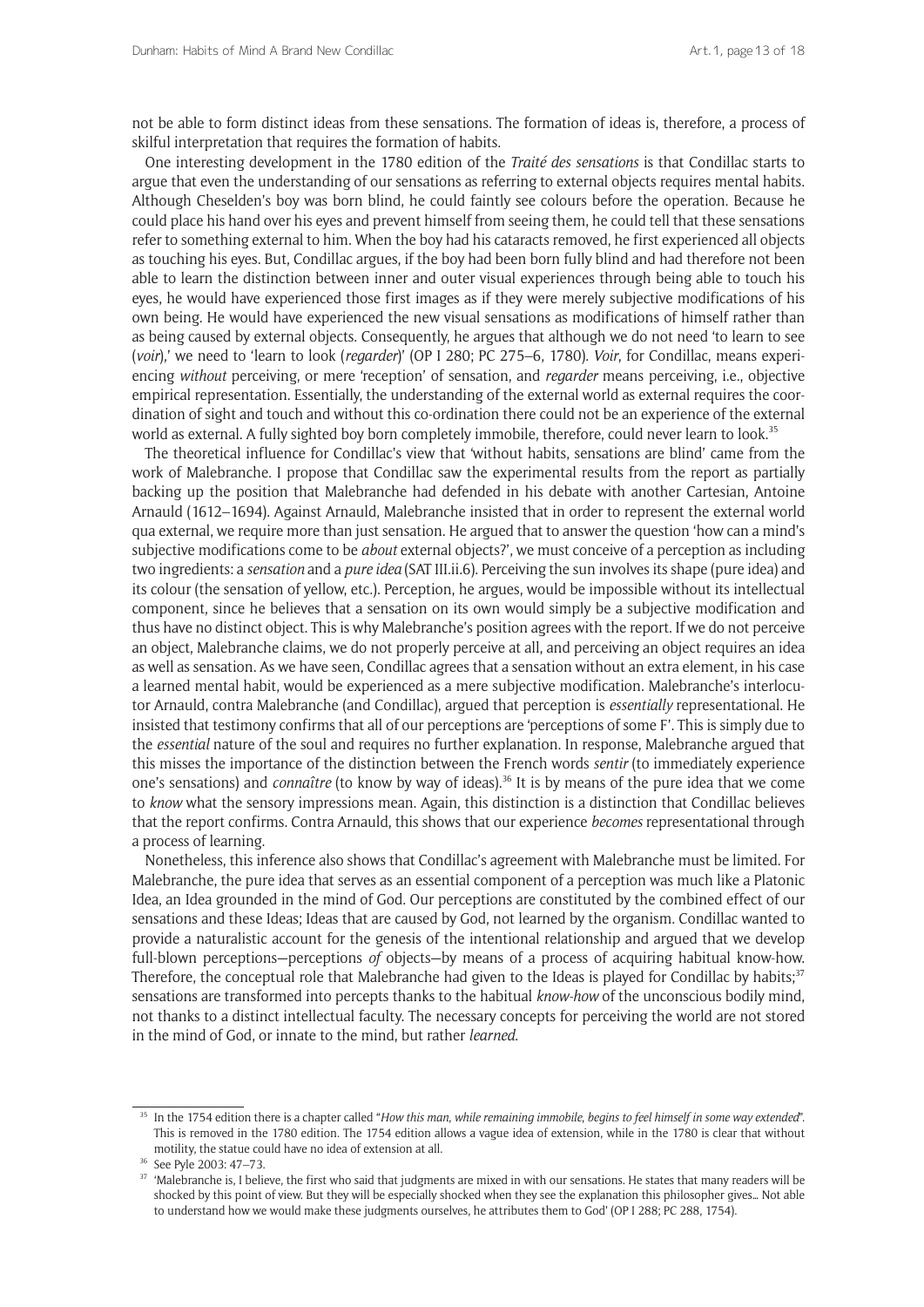How do we gain and use this know-how? This question seems especially difficult to answer if we think that the mind is completely empty before the input of sensations. Fortunately, Condillac does not think this and it is in order to answer that question that the later Condillac appeals to the language of 'nature' and 'instinct'. By means of the impetus of nature or instinct we come to acquire what he calls 'practical' or 'habitual knowledge' which forms the basis of the practical or habitual judgments (as opposed to theoretical ones requiring consciousness and language) necessary for objective empirical representation. At first an infant would move 'naturally, mechanically, by instinct and without being aware of it' (OP I 255; PC 233, 1780). It is because of their 'nature' that a child will stay in the same position if they receive a pleasurable sensation but recoil if they encounter a painful one (OP I 255; PC 232, 1780), and it is 'foreordained to move every time that it remembers agreeable sensations that movement has enabled it to enjoy' (OP I 259; PC 239). As children experiment in the world, they gain practical knowledge through their interactions.

Touch is crucial to the acquisition of practical knowledge. Only organisms that have the sense of touch and the motor abilities to enable them to establish that certain sensations are caused by objects that are external to them can acquire practical knowledge. An organism that enjoyed sight but not touch, he claims, can experience without perceiving, but they cannot learn to perceive, i.e., learn how to make sense of their experiences. For example, although a mollusc can sense light and dark, Condillac would understand this sensory information registration as non-perceptual since it lacks the connection to touch and motility necessary for perception. Because human beings are aided by touch, they are able to slowly learn that their confused sensory experiences represent objects outside of themselves. We do this, he argues, only through experimenting with the world, by learning that we can cover up certain figures and colours with the limbs that we learn belong to our own bodies. The 'guiding light' of this experimental 'analysis' is instinct; this analysis is a process done 'naturally' (OP I 267; PC 251, 1780).

By nature, we recognise the distinctive sensation that enables us to judge 'this is me' whenever we touch a part of our own body. We obtain ideas of distinctive external objects by comparing the relative solidity, hardness, and temperature of the different things that we come into contact with; we compare, judge, and learn to discriminate' (OP I 282; PC 277–278). Our ability to move means that we can learn to group together a set of sensations relating to a single external body (a ball, for example) and start to experience the single object as a single object. We gradually learn to perceive the shape of a sphere, which at first sight looked like a twodimensional circle. We touch and feel the sphere while looking at it, and link 'ideas of roundness and of convexity to the impression that a certain mixture of light and shade makes on it' (OP I 282: PC 278). By means of recording these regular sensory patterns, the mind picks up a mental habit that enables it to understand the meaning of these patterns and to trigger a 'sphere experience' on future occasions with limited data.

Once it receives sensations that fit into the 'sphere' pattern, it makes the judgment that it perceives a sphere in front of it. It will then be able to perceive spheres that it has not previously seen before as spherical. This is because it has acquired the habit of perceiving a sphere as spherical from its surface qualities. It is able to tell from these qualities that it fits with the patterns it has learned using sight and touch which correspond to the sphere and 'fill in' the rest of the details in the mind by means of habitual judgment. Through the use of this practical knowledge and the judgments made using it, we can have an idea of what the back of the sphere looks like, even though it is not currently in our field of vision. We understand in advance how our perception would change if we moved our body in relation to it, because our mind has a record of this complicated sensory information. Condillac writes that '[t]hrough habit' the mind 'anticipates the senses; it recalls long series of ideas; it does still more, it… sends back… sensations that have not previously been sent to it, and it persuades us that we are seeing what we do not see' (OP II 390; PC 384, 1780).<sup>38</sup>

Importantly, practical knowledge and practical judgments are part of the unconscious and instinctive operations of the mind. All of this is done 'instinctively'. '[T]hese judgments', he writes:

Which it does not perceive, are the instinct that guides it... to acquire habits, it is sufficient... to make these judgments without perceiving them. Do we think that a child makes judgments only after he has learned to speak? Certainly, he would not feel the need to acquire language, if he did not feel the need to express judgments. (OP I 298; PC 307–8, 1780)

The practical know how that the mind acquires is the ability to organize and make sense of sensations coming together from multiple sources. An important insight that Condillac gathers from the Cheselden case is that the mind can see the same sensations in a number of different ways. The boy would often refer to his

<sup>&</sup>lt;sup>38</sup> Such sensory anticipation is what we now refer to as sensorimotor expectation. See Noë 2006.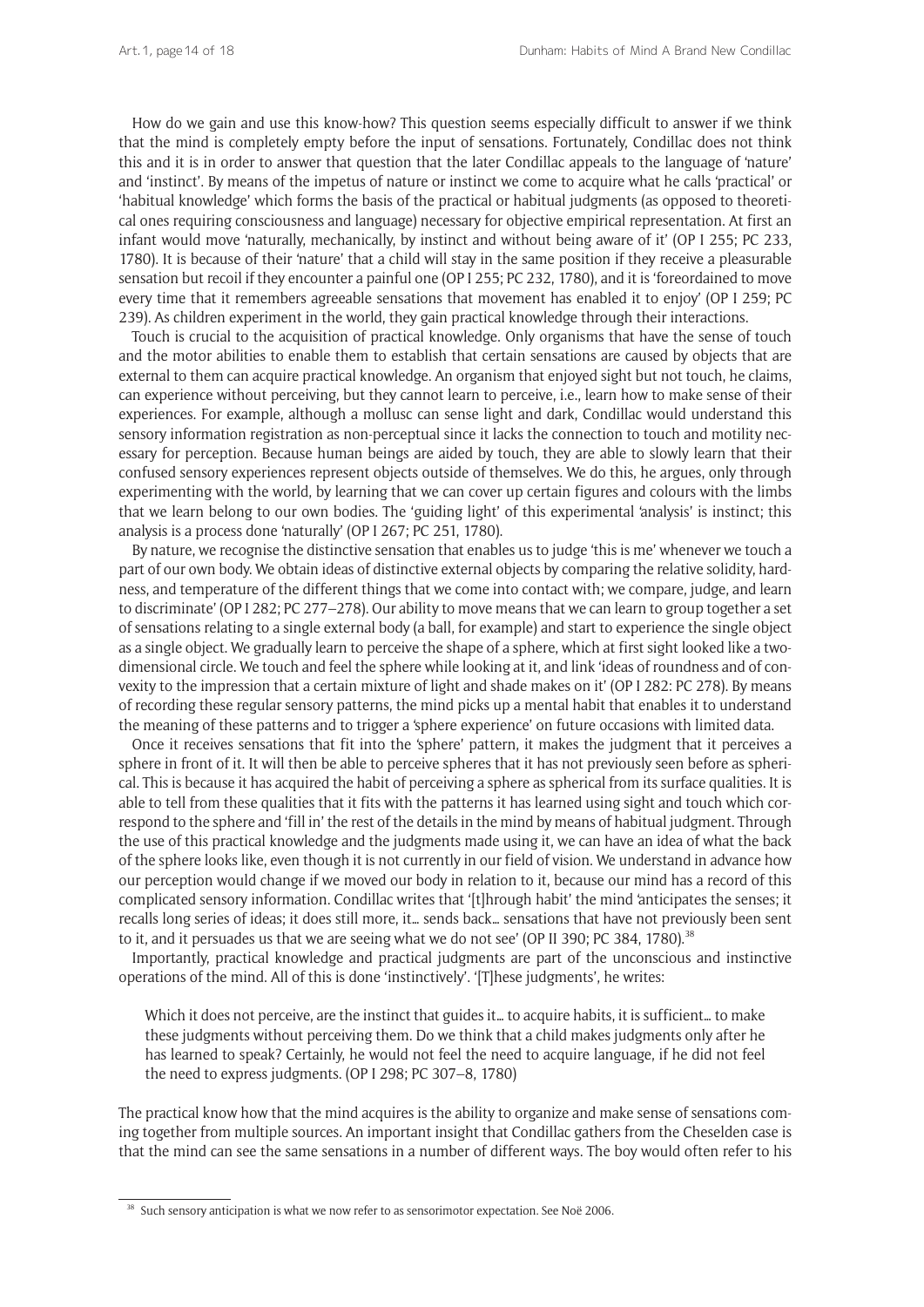'new ways of seeing'. Like when he first experienced a painted picture as representing three-dimensional objects rather than merely appearing like a flat variously coloured plane. We are able to experience new ways of seeing because each of our perceptions offers an interpretation of reality rather than a mere copy of it.

Although Condillac doesn't explicitly say this, I think we can interpret a 'practical judgment' as a kind of judgment the use of which he was defending in the sciences – it is a 'conjecture'. In the quote already cited above, Condillac claims that a conjecture possesses 'the degree of certitude furthest from evidence; but… by them… every science and every art has begun; for we foresee the truth before we see it' (OP I 680–1, 1775). On the basis of its acquired practical knowledge, the mind makes a conjecture about what it sees. These conjectures are confirmed if they 'work', but they are abandoned if they do not.

In a passage that would seem to back up this interpretation, Condillac writes:

To observe relations, to confirm judgments by new observations, or to correct them by observing anew—this is what nature makes us do. And all we do is do it and do it over again for each new bit of knowledge that we acquire. Such is the art of reasoning; simple like the nature that teaches it to us. It thus seems that we already know this art as far as it is possible to know it. This would indeed be true if we were always capable of noticing that it is *nature and nature* alone that teaches it, for then we would have continued as it caused us to begin. (OP II 394; PC 384, 1780. My italics)

The kinds of conjectures that the mind forms will depend on the body and its needs. As we saw in  $\S1$ , Condillac understands the mind as needs driven, so the habitual mind interprets the world in the best way it can so as to help itself satisfy these needs. It does not merely copy the world, but cuts it up according to its practical desires. Since the affective characteristics of our sensations track these needs, they not only form the ingredients for the distinctive qualitative character of our experience, they also play a constructive role in the formation of our distinctive cognitive structure.<sup>39</sup>

### **V**

In conclusion, I have shown that by the end of his life, Condillac had developed an original and compelling philosophy of mind and perception. This theory of mind is a long way from the austere sensationalism most often attributed to him. It depends on a defence of the selective activity of mind, innate structure, and a moderate defence of instincts—all features of the mind that the received view of Condillac has taken him to reject. In contrast to this view, and in accordance with the materialised Leibnizianism of his contemporaries, he argued that the body is fundamentally active and strives—by 'the guiding light' of instinct—towards its self-preservation. Even if Condillac never defends anything as strong as 'skill-instincts', due to the active nature of the mind and the body's consequent interactions with its environment, an individual becomes increasingly adept at satisfying its needs and forms habits that endow it with practical know-how and enable it to perceive the world around itself objectively. A proper appreciation of this theory requires a proper understanding of how Condillac continually developed his philosophy—right up to the end of his life—and the fact that throughout his career he paid close attention to developments in the life sciences. Once read in this light, it is clear that in relation to his philosophy of mind and perception, Condillac was not simply a disciple of Locke who pushed the rejection of innatism too far, but rather a strikingly original and powerful thinker in his own right.<sup>40</sup>

## **Competing Interests**

The author has no competing interests to declare.

### **References Abbreviations**

AG: Leibniz, Gottfried Wilhelm. *Philosophical Essays*. Edited and translated by Roger Ariew and Daniel Garber. Indianapolis: Hackett, 1989.

<sup>&</sup>lt;sup>39</sup> See Shapiro 2014.

<sup>40</sup> The research for this article was partially funded by a Leverhulme/University of Sheffield Early Career Fellowship. I would like to thank, for their helpful feedback and encouragement on earlier versions of this paper: Martha Bolton, Andrew Cooper, Mogens Lærke, Andrew Pyle, Mark Sinclair and audiences at the 2016 Oxford Seminar in Early Modern Philosophy, the 2016 St. Andrews Scottish Seminar in Early Modern Philosophy, a University of Durham work in progress session, and the 2018 workshop in honour of Andrew Pyle at the University of Bristol. I would especially like to thank Donald Rutherford for his very detailed comments on an earlier draft of this paper, which pushed me to investigate some different, but very fruitful, scholarly avenues and greatly improve the text.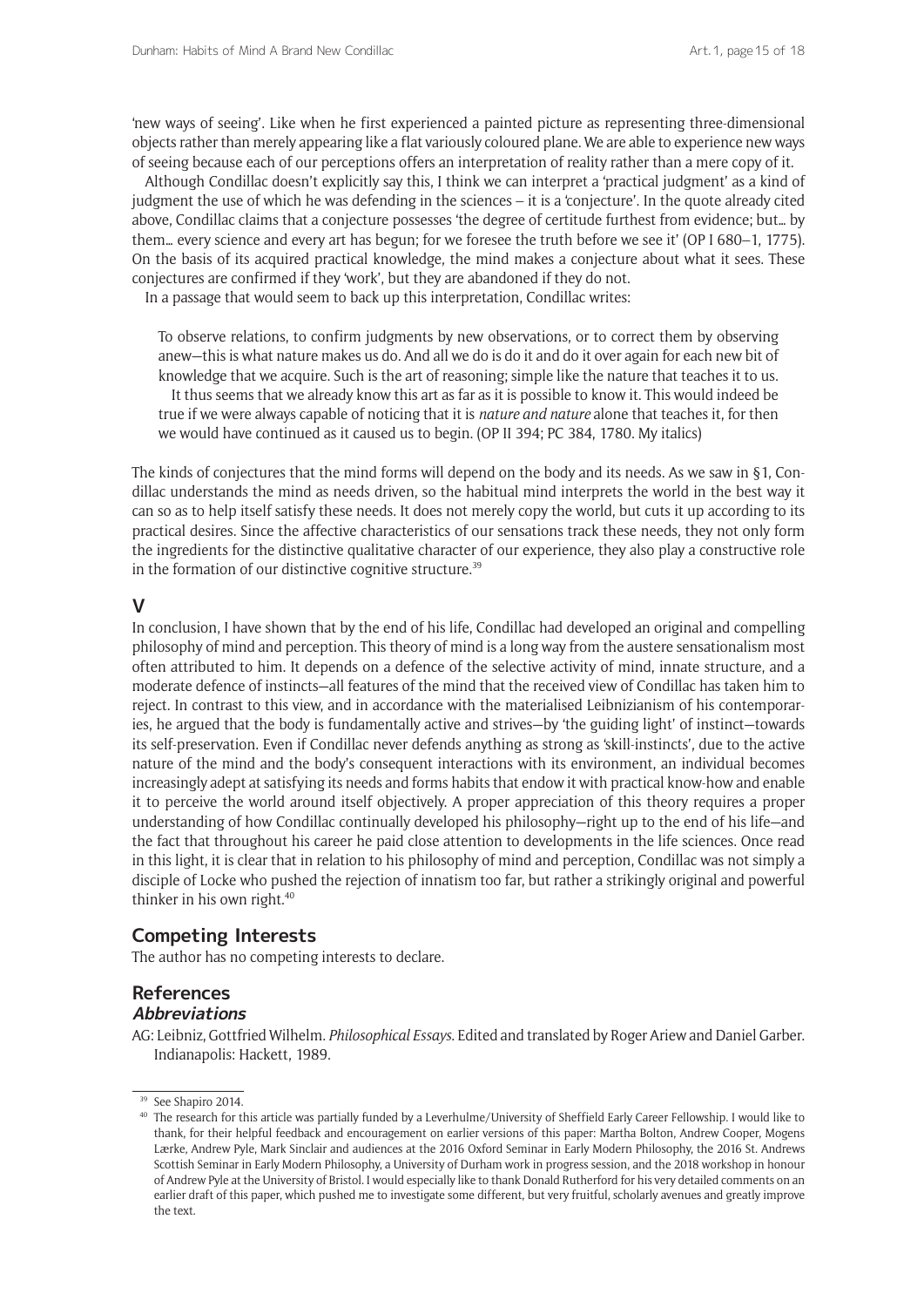DC: Diderot, Denis. *Œuvres complètes*. 20 vols. Edited by Jean Assézat. Paris: Garnier, 1875–77.

- EHU: Hume, David. (1975) *Enquiries Concerning Human Understanding and Concerning the Principles of Morals*. Third Edition. Edited by Peter Nidditch. Oxford: Oxford University Press, 1975.
- EO: Condillac, Étienne Bonnot. *Essai sur l'origine des connaissances humaines*. Edited and annotated by Jean-Claude Pariente and Martine Pécharman. Paris. Vrin, 2014.
- Essay: Locke, John. *An Essay Concerning Human Understanding*. Edited by Peter Nidditch. Oxford: Oxford University Press, 1975.
- G: Leibniz, Gottfried Wilhelm. *Die Philosophischen Scrhiften von Leibniz*. 7 vols. Edited by Carl Immanuel Gerhardt. Berlin: Weidmann, 1875–90.
- HN: Buffon, Georges-Louis Leclerc. *Histoire naturelle*, *générale et particulière*. Volume 2. Paris: Imprimerie royale, 1749.
- NE: Leibniz, Gottfried Wilhelm. *New Essays on Human Understanding*. Edited and translated by Jonathan Bennett and Peter Remnant. 2<sup>nd</sup> Edition. Cambridge: Cambridge University Press, 1996.
- OP: Condillac, Étienne Bonnot. *Œuvres philosophiques*. Edited by George Le Roy. 3 vols. Paris Universitaires de France, 1947–1951.
- PC: Condillac, Étienne Bonnot. *Philosophical Writings*. Volume 1. Translated by Franklin Philip and Harlane Lane. London: Lawrence Erlbaum, 1992.

PN: Diderot, Denis. *Pensées sur l'interprétation de la nature*. Amsterdam, 1754.

- PW: Berkeley, George. *Philosophical Writings*. Edited by Desmond Clarke. Cambridge: Cambridge University Press, 2008.
- SAT: Malebranche, N. *The Search After Truth*. Translated and Edited by Thomas M. Lennon & Paul J. Olscamp. Cambridge: Cambridge University Press, 1997.
- T: Hume, D. (1978) *A Treatise of Human Nature*. Second Edition. Edited by L.A. Selby-Bigge. Revised by P.H. Nidditch. Oxford: Clarendon Press.
- WF: Woolhouse, R. S., & Francks, Richard. *Leibniz's 'New System'*. Oxford: Oxford University Press, 1997.

### **Other Texts Cited**

André Charrak. *Empiricisme et métaphysique*. Paris: Vrin, 2003.

- Auroux, Sylvain. "Condillac, inventeur d'un nouveau materialism". *Dix-Huitième Siècle*. 24 (1992): 153–163. DOI:<https://doi.org/10.3406/dhs.1992.1861>
- Ballstadt, Kurt. *Diderot: Natural Philosopher*. Oxford: Voltaire Foundation, 2008.
- Beirne, Piers. "Inventing Criminology: The 'Science of Man' in Cesare Beccaria's *Dei delitti e delle pene*.' In *The Criminology Theory Reader*, 19–44. Edited by Stuart Henry and Werner Einstadter. New York: New York University Press, 1991.
- Bertrand, Aliénor. « Deux définitions du langage d'action, ou deux théories de l'esprit ? ». In *Condillac*, *philosophe du langage?* Edited by Aliénor Bertrand. Lyon: ENS Éditions, 2016. DOI: [https://doi.](https://doi.org/10.4000/books.enseditions.7121) [org/10.4000/books.enseditions.7121](https://doi.org/10.4000/books.enseditions.7121)
- Bertrand, Aliénor. « Le lange naturel, condition logique de l'institution des langues ». In *Condillac: L'origine du langage*, 113–144. Edited by Aliénor Bertrand. Paris: PUF, 2002b.
- Bertrand, Aliénor. *Le vocabulaire de Condillac*. Paris: Ellipses Édition, 2002c.
- Bertrand, Aliénor. « L'origine du langage, entre nature et logique ». In *Condillac: L'origine du langage*, 7–18. Edited by Aliénor Bertrand. Paris: PUF, 2002a.
- Blix, Göran. "The Zoology of Mind: Instinct and Intelligence in Eighteenth-and Nineteenth-Century Natural History". *L'Esprit Créateur*. 56, no. 4 (2016): 49–63. DOI: <https://doi.org/10.1353/esp.2016.0041>
- Bongie, Lawrence L. *Condillac's Les Monades*. Oxford: Voltaire Foundation, 1980.
- Cheselden, William. "An Account of some Observations made by a young Gentleman". *Philosophical Transactions*. 35 (1728), 447–50.
- Condillac, Étienne Bonnot. *Essay on the Origin of Human Knowledge*. Translated by Hans Aarsleff. Cambridge: Cambridge University Press, 2001. DOI:<https://doi.org/10.1017/CBO9781139164160>
- Cousin, Victor. *Lectures on the True*, *the Beautiful*, *and the Good*. Translated by O. W. Wright. New York: D. Appleton, 1854.
- Dagognet, François. *L'animal selon Condillac*. Paris: Vrin, 2004.

Delbos, Victor. *La philosophie française*. Paris: Plon-Nourrit, 1919.

- Deleuze, Gilles. *Empiricism and Subjectivity*. Translated by Constantin Boundas. New York: Columbia University Press, 1991.
- Delon, Michel. *Encyclopedia of the Enlightenment*. London: Routledge, 2001.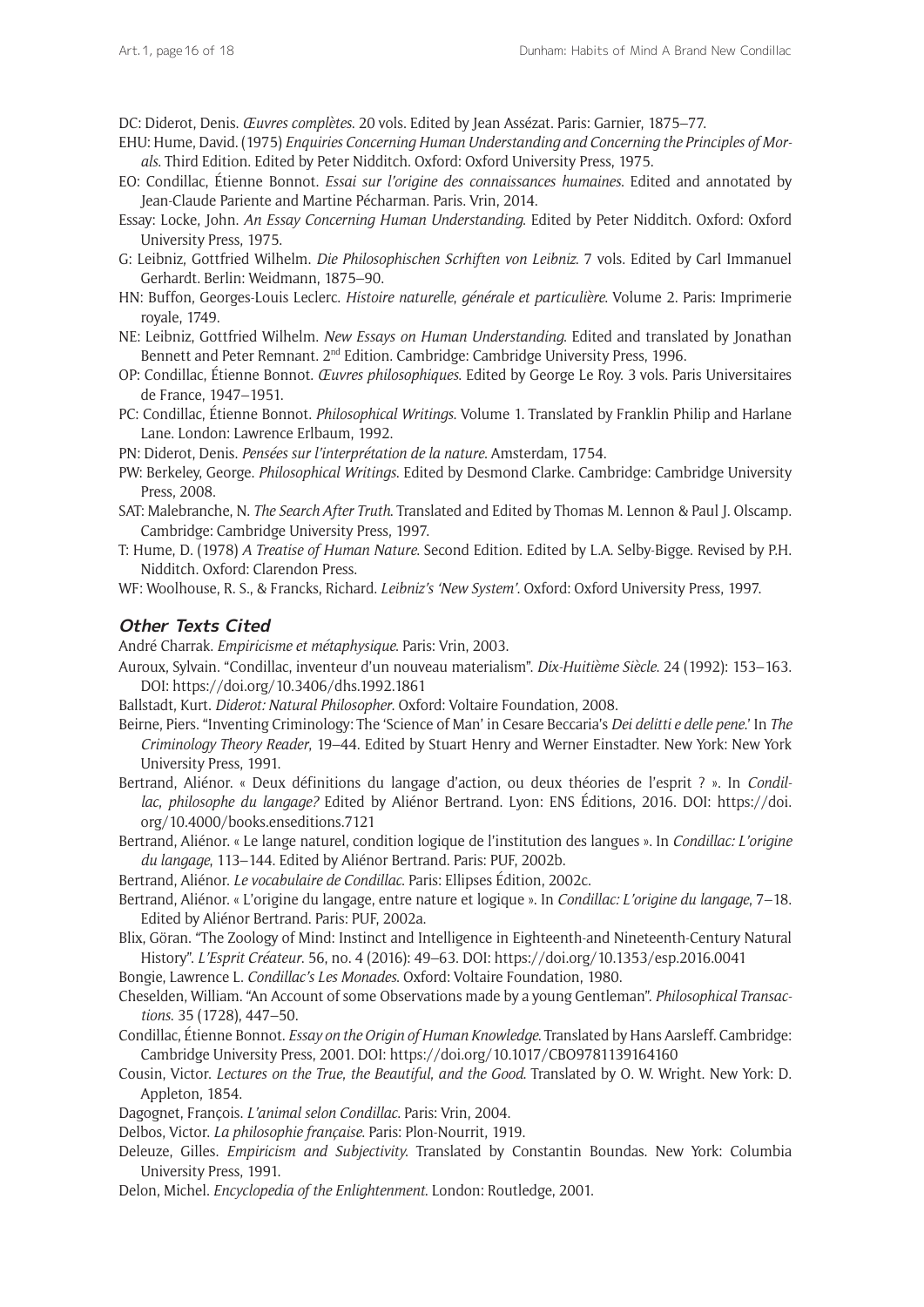Diderot, Denis. *Thoughts on the Interpretation of Nature*. Translated by Lorna Sandler. Manchester: Clinamen Press, 2000

Dieckmann, Herbert. "Condillac's Philosophical Works". *Review of Metaphysics* 7, no. 2 (1953): 255–261.

Falkenstein, Lorne. 'Étienne Bonnot de Condillac'. *Stanford Encyclopedia of Philosophy*, 2010. [online] available at:<https://plato.stanford.edu/entries/condillac/>.

- Hardesty, Kathleen. *The Supplément to the Encylopédie*. The Hague: Martinus Nijhoff, 1977.
- Le Roy, George. *La Psychologie de Condillac*. Paris: Boivin, 1937.
- Lodge, Paul. "Leibniz on Created Substance and Occasionalism". In *Locke and Leibniz on Substance*. Edited by Paul Lodge and Tom Stoneham. London: Routledge, 2014.
- Maupertuis, Pierre Louis Moreau. *Essai de cosmologie*. Paris: J. Vrin, 1984.
- Maupertuis, Pierre Louis Moreau. *Vénus physique*. Geneva: Jean Samuel Cailler, 1745.
- Noë, Alva. *Action in Perception*. Cambridge, Mass: MIT Press, 2006.
- Orain, Arnauld. "The Moral Theory of Condillac: A Path toward Utilitarianism". *Review of Economic Philosophy*. 13, no. 2 (2012): 93–117. DOI:<https://doi.org/10.3917/rpec.132.0093>
- Pariente, Jean-Claude. "La construction de la sensation dans l'*Essai*". *Revue de Métaphysique et de Morale*, no. 1 (1999): 3–26.
- Pécharman, Martine. "Signification et langage dans l'*Essai* de Condillac". *Revue de Métaphysique et de Morale*, no. 1 (1999), 81–103.
- Phemister, Pauline. "'All the time and everywhere everything's the same as here': The Principle of Uniformity in the Correspondence Between Leibniz and Lady Masham." In *Leibniz and His Correspondents*, edited by Paul Lodge, 193–213. Cambridge: Cambridge University Press, 2004.
- Pyle, Andrew. *Malebranche*. London: Routledge, 2003. DOI: <https://doi.org/10.4324/9780203417706> Quarfood, Christine. *Condillac*, *la statue et l'enfant*. Paris: L'Harmattaan, 2002.
- Radovanovitch, Milorad. *La théorie de la connaissance chez Condillac*. Thesis. Faculty of Philosophy at the University of Fribourg, 1927.
- Richards, Robert. "Influence of Sensationalist Tradition on Early Theories of the Evolution of Behavior". *Journal of the History of Ideas*. 40, no. 1 (1979): 85–105. DOI: <https://doi.org/10.2307/2709261>
- Roger, Jacques. *The Life Sciences in Eighteenth-Century French Thought*. Translated by Robert Ellrich. Stanford: Stanford University Press, 1993.
- Sacks, Oliver. *An Anthropologist on Mars*. London: Picador, 1995.
- Seigel, Jerrold. *The Idea of the Self*. Cambridge: Cambridge University Press, 2005. DOI: [https://doi.](https://doi.org/10.1017/CBO9780511818141) [org/10.1017/CBO9780511818141](https://doi.org/10.1017/CBO9780511818141)
- Shapiro, Lisa. "Pain, Pleasure and Sense Perception". In *Routledge Companion to Eighteenth-Century Philosophy*, 400–417. Edited by Aaron Garrett. London: Routledge, 2014.
- Staël, Germaine. *De l'Allemagne*. Paris: Charpentier, 1813.
- Wade, Ira O. *The Structure and Form of the French Enlightenment*. Princeton: Princeton University Press, 1977.
- Wardrop, James. "Case of a Lady Born Blind, Who Received Sight at an Advanced Age by the Formation of an Artificial Pupil". *Philosophical Transactions of the Royal Society of London*. 116 (1826), 529–40. DOI: <https://doi.org/10.1098/rstl.1826.0035>
- Wolfe, Charles. "Epigenesis as Spinozism in Diderot's Biological Project". In *The Life Sciences in Early Modern Philosophy*, 181–201. Edited by Ohad Nachtomy and Justin E. H. Smith. Oxford: Oxford University Press, 2014. DOI: <https://doi.org/10.1093/acprof:oso/9780199987313.003.0010>
- Wright, John. *Hume's* A Treatise of Human Nature: *An Introduction*. Cambridge: Cambridge University Press, 2009. DOI: <https://doi.org/10.1017/CBO9780511808456>
- Wright, John. "Ideas of Habit and Custom in Early Modern Philosophy". *Journal of the British Society for Phenomenology*. 42 (2011): 18–32. DOI:<https://doi.org/10.1080/00071773.2011.11006729>
- Young, Robert M. *Mind*, *Brain*, *and Adaption in the Nineteenth Century*. Oxford: Oxford University Press, 1991.